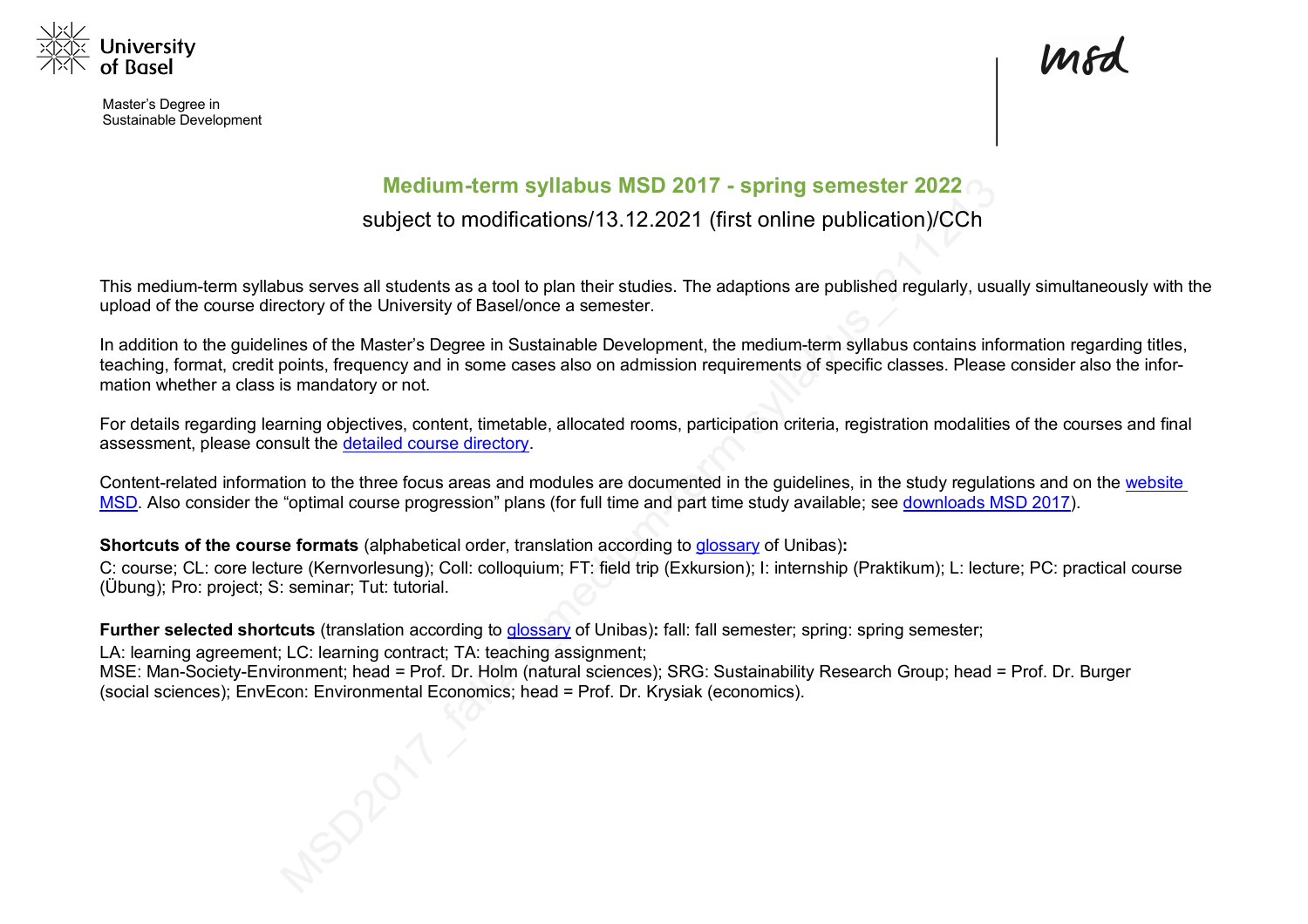#### **Curriculum (according to the three focus areas; see study regulations §7)**

#### **Natural Sciences**

- Complementary Knowledge modules (CK)
	- in Social Sciences (CK Soc) 12 CP
	- in Economics (CK Econ) 12 CP
- Interdisciplinary Research in Sustainability (IRS) 24 CP
- Core Competences in Natural Sciences (CC Nat) 15 CP
- Preparation Master's Thesis in Natural Sciences (PM Nat) 15CP
- Master's Thesis Natural Sciences 30 CP
- Focal Areas in Sustainability Research module (FASR) 12 CP

#### **Social Sciences**

- Complementary Knowledge modules (CK)
	- in Natural Sciences (CK Nat) 12 CP
	- in Economics (CK Econ) 12 CP
- Interdisciplinary Research in Sustainability (IRS) 24CP
- Core Competences in Social Sciences (CC Soc) 15 CP
- Preparation Master's Thesis in Social Sciences (PM Soc) 15 CP
- Master's Thesis Social Sciences 30 CP
- Focal Areas in Sustainability Research module (FASR) 12CP

#### **Economics**

- Complementary Knowledge modules (CK)
	- in Natural Sciences (CK Nat) 12 CP
	- in Social Sciences (CK Soc) 12 CP
- Interdisciplinary Research in Sustainability (IRS) 24 CP
- Core Competences in Economics (CC Econ) 15 CP
- Preparation Master's Thesis in Economics (PM Econ) 15 CP
- Master's Thesis Economics 30 CP
- Focal Areas in Sustainability Research module (FASR) 12CP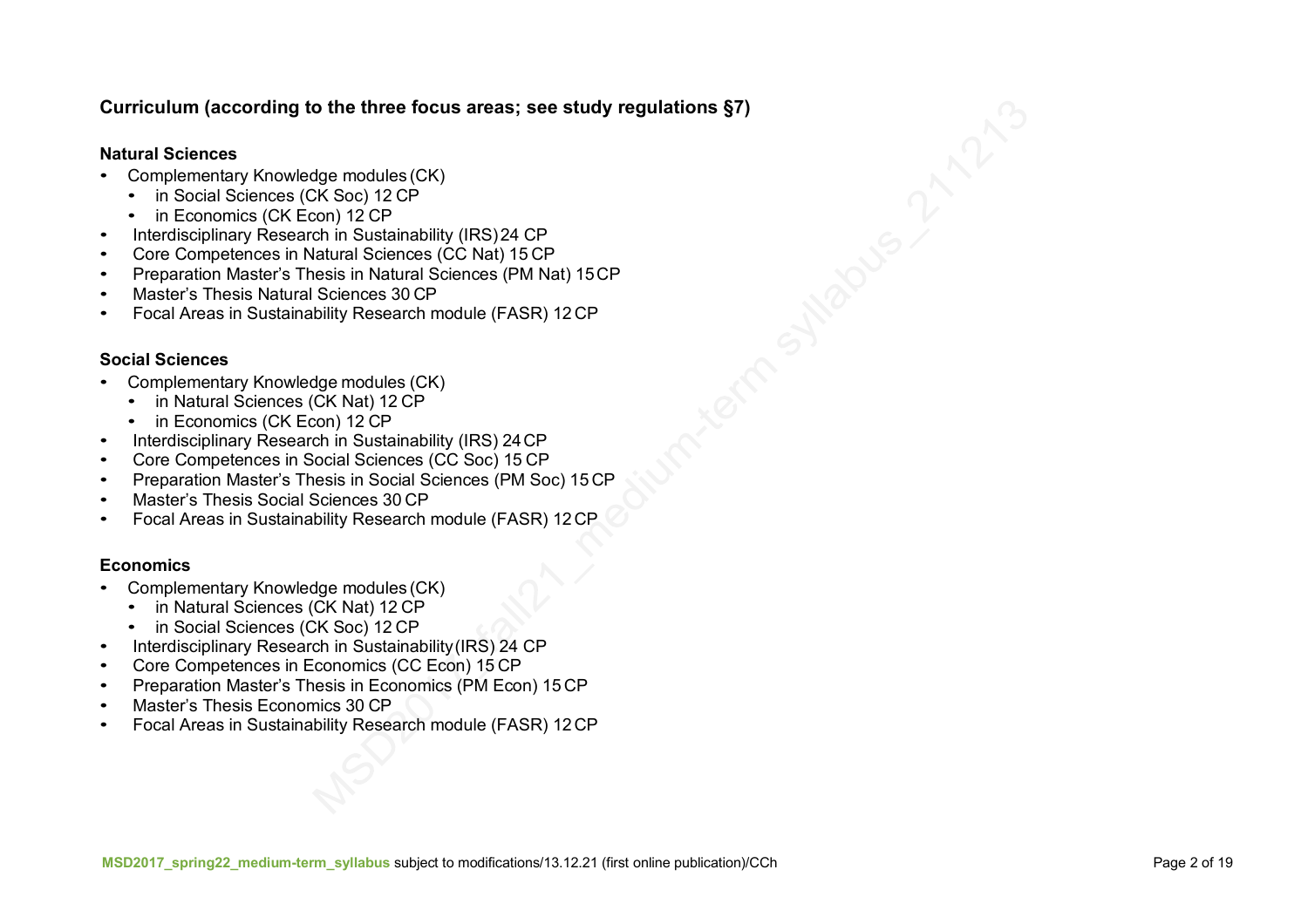# **Complementary Knowledge modules (CK) Complementary Knowledge in Natural Sciences (CK Nat) 12 KP**

| No.: class title                                                            | Lecturer / sub-<br>ject area                     | Format   | CP             | <b>Semester</b> | <b>Frequency</b> | Notes concerning the registration of the<br>class for the specific module                                                                                                                                                            |
|-----------------------------------------------------------------------------|--------------------------------------------------|----------|----------------|-----------------|------------------|--------------------------------------------------------------------------------------------------------------------------------------------------------------------------------------------------------------------------------------|
| 41828: Perspectives of Natural Sci-<br>ences on Sustainability              | P. Holm<br>MSD-MSE                               | $L + PC$ | 3              | Fall 21         | Every fall       | These classes are mandatory.<br>A different choice is only allowed to stu-<br>dents who have                                                                                                                                         |
| 20721: Ecosystems - Concepts, Princi-<br>ples and Processes                 | G. Erni Cassola<br>J. Wiegleb MSD-<br><b>MSE</b> | $L + PC$ | 3              | Fall 21         | Every fall       | attended and accredited the same<br>a)<br>class(es) in their bachelor's degree;<br>attended and accredited comparable<br>b)<br>class(es) in their bachelor's degree;<br>a first degree in natural science<br>C)<br>(major or minor). |
| 40076: Technical Basis of Generation,<br>Distribution and Storage of Energy | W. Hoffelner<br><b>MSD with TA</b>               | $L + PC$ | 3              | Spring 22       | Every spring     |                                                                                                                                                                                                                                      |
| 36792: Terrestrial Ecosystem Ecology<br>and Sustainable Landuse             | A. Kahmen<br>Botany & Ecology                    |          | $\overline{2}$ | Spring 22       | Every spring     | If a), b) or c) applies to you, other class(es) are<br>to be taken. These are to be fixed in a learning                                                                                                                              |
| 50260: Ecology and Evolution                                                | J. Beck<br><b>MSD with TA</b>                    |          |                | Spring 22       | Every spring     | agreement signed by Prof. P. Holm<br>(template available as download).                                                                                                                                                               |

# **Complementary Knowledge in Social Sciences (CK Soc) 12 CP**

| No.: class title                                               | Lecturer / sub-<br>ject area     | <b>Format</b> | CP | <b>Semester</b> | <b>Frequency</b> | Notes concerning the registration of the<br>class for the specific module                                                                                                           |
|----------------------------------------------------------------|----------------------------------|---------------|----|-----------------|------------------|-------------------------------------------------------------------------------------------------------------------------------------------------------------------------------------|
| 41829: Perspectives of Social Sciences<br>on Sustainability    | R. Emmenegger<br>MSD-SRG         | $L + PC$      | 3  | Fall 21         | Every fall       | These classes are mandatory.<br>A different choice is only allowed to stu-<br>dents who have<br>a) attended and accredited the same                                                 |
| 14253: Environmental Ethics and Inter-<br>generational Justice | <b>B.</b> Schmitz<br>MSD with TA | S             | 3  | Fall 21         | Every fall       | class(es) in their bachelor's degree;<br>b) attended and accredited comparable<br>class(es) in their bachelor's degree;                                                             |
| 11513: Sustainability: A new Societal<br>Paradigm?             | P. Burger<br><b>MSD-SRG</b>      | $L + PC$      | 3  | Spring 22       | Every spring     | c) a first degree in social science (ma-<br>jor or minor).                                                                                                                          |
| 17403: Governance, Sustainable Devel-<br>opment and Democracy  | R. Emmenegger<br><b>MSD-SRG</b>  | S             | 3  | Spring 22       | Every spring     | If a), b) or c) applies to you, other class(es) are<br>to be taken. These are to be fixed in a learning<br>agreement signed by Prof. P. Burger<br>(template available as download). |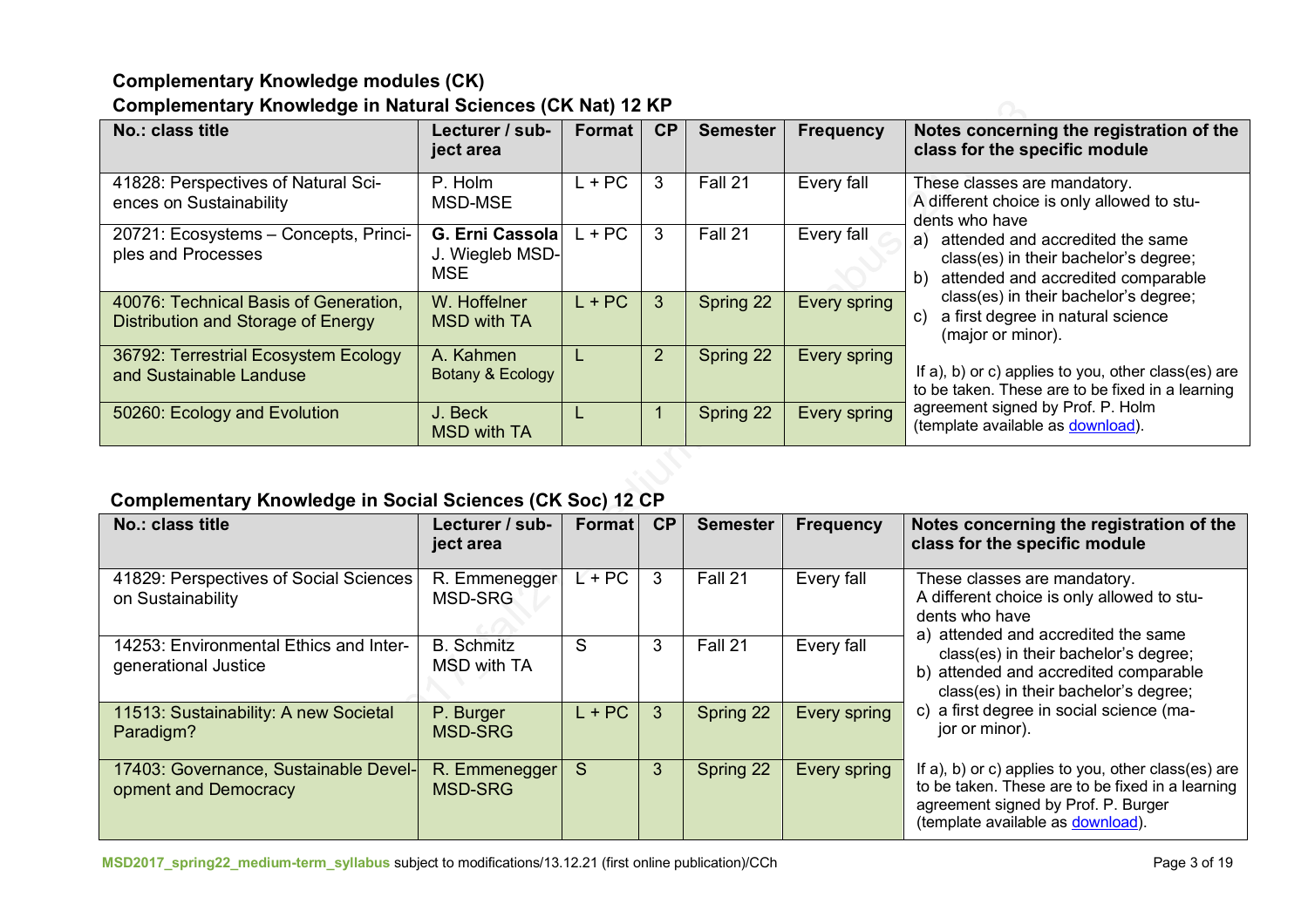# **Complementary Knowledge in Economics (CK Econ) 12 CP**

| No.: class title                                             | Lecturer / sub-<br>ject area                                                       | Format | CP             | <b>Semester</b> | <b>Frequency</b> | Notes concerning the registration of the<br>class for the specific module                                                                                                                                                                                      |
|--------------------------------------------------------------|------------------------------------------------------------------------------------|--------|----------------|-----------------|------------------|----------------------------------------------------------------------------------------------------------------------------------------------------------------------------------------------------------------------------------------------------------------|
| 48981: Intensive Introduction to Inter-<br>mediate Economics | D. Illic/Econ                                                                      |        | 6              | Fall 21         | Every fall       | These classes are mandatory.<br>A different choice is only allowed to stu-<br>dents who have<br>a) attended and accredited the same<br>class(es) in their bachelor's degree;<br>b) attended and accredited comparable<br>class(es) in their bachelor's degree; |
| 10160: Environmental and Resource<br>Economics               | F. Krysiak/<br>EnvEcon-<br><b>MSD</b><br>Ch. Nolde/<br>Econ<br>N. Fricker/<br>Econ |        | $6\phantom{1}$ | Spring 22       | Every spring     | c) a first degree in economics (major<br>or minor).<br>If a), b) or c) applies to you, other class(es) are<br>to be taken. These are to be fixed in a learning<br>agreement signed by Prof. F. Krysiak<br>(template available as download).                    |

# **Interdisciplinary Research in Sustainability (IRS) 24 CP**

| No.: class title                                                                | Lecturer / sub-<br>ject area                                    | Format       | CP | <b>Semester</b> | <b>Frequency</b> | Notes concerning the registration of the<br>class for the specific module                                                               |
|---------------------------------------------------------------------------------|-----------------------------------------------------------------|--------------|----|-----------------|------------------|-----------------------------------------------------------------------------------------------------------------------------------------|
| 48953: Sustainable Develop-<br>ment: Introduction into Topics<br>and Approaches | P. Holm/MSE,<br>P. Burger/SRG,<br>F. Krysiak/ Env Ec<br>all MSD | <b>CL</b>    | 3  | Fall 21         | Every fall       | Mandatory. Please consider the special<br>passing requirement for core lectures ac-<br>cording to the detailed course directory.        |
| 48954: Tools and Methods for Interdis-<br>ciplinary Research                    | M. Christen<br>MSD with TA-SRG                                  | CL           | 3  | Fall 21         | Every fall       | Mandatory. Please consider the special<br>passing requirement for core lectures ac-<br>cording to the detailed course directory.        |
| 48955: Tools and Methods of Natural<br><b>Sciences Research</b>                 | J. Wiegleb<br><b>MSE-MSD</b>                                    | S            | 3  | Spring 22       | Every spring     | Mandatory. Methods in natural sciences.                                                                                                 |
| 60867: Qualitative Research in Sustain-<br>ability Science.                     | A. Sohre/MSD                                                    | $\mathsf{C}$ | 3  | Spring 22       | Every spring     | Mandatory. Methods in social sciences.<br>Those who have attended 50901 or 55161<br>in a former semester are not accepted any-<br>more. |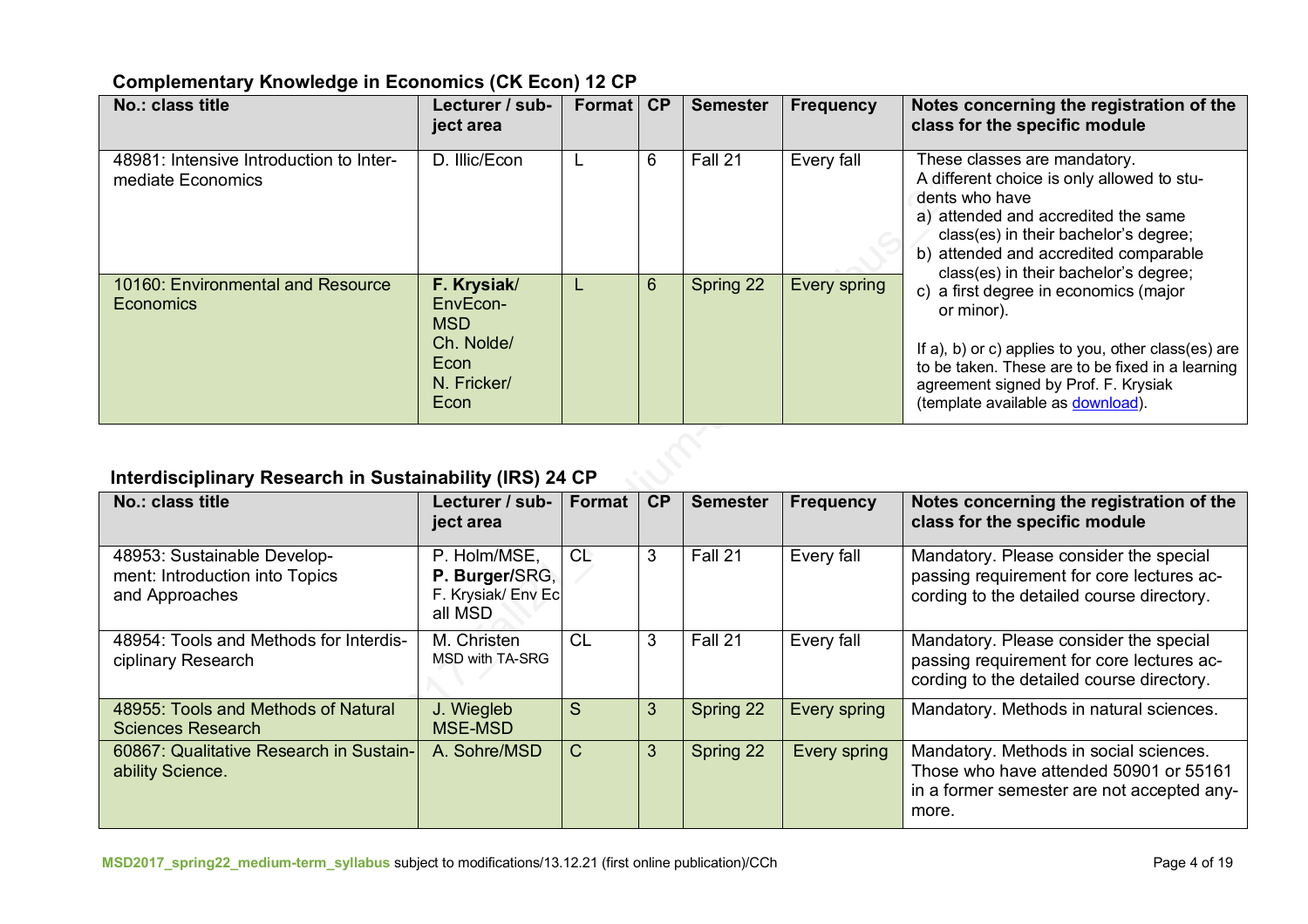| 43494: Methods in Economics: Survey<br><b>Research Methodology</b><br>(new number and title)    | D. Auer/Econ                                                                                         | Coll | 3              | <b>Spring 22</b> | Every spring      | Mandatory. Methods in economics.<br>NOTE: If you have attended the coll. "50768:<br>Survey Data Collection and Analytics" with Prof.<br>Dr. A. Kachi in a former semester you are not al-<br>lowed to attend this colloquium 43494 and earn<br>CP anymore. |  |  |
|-------------------------------------------------------------------------------------------------|------------------------------------------------------------------------------------------------------|------|----------------|------------------|-------------------|------------------------------------------------------------------------------------------------------------------------------------------------------------------------------------------------------------------------------------------------------------|--|--|
| 50729: Training for Sustainabi-<br>lity Research                                                | P. Holm/MSE,<br>P. Burger/SRG,<br>F. Krysiak/ Env Ec<br>all MSD<br>M. Christen, TA<br><b>MSD-SRG</b> | Pro  | 6 <sup>°</sup> | Spring 22        | Every spring      | Mandatory.                                                                                                                                                                                                                                                 |  |  |
| Master colloquium A: 50399: Intro-<br>duction to Ongoing MSD Master's<br>Thesis                 | P. Holm/MSE,<br>P. Burger/SRG,<br>F. Krysiak/ Env Ec<br>all MSD                                      | Coll | $\mathbf{1}$   | Spring 22        | Every<br>semester | Mandatory.<br>Enrollment of the colloquia A, B and C ac-<br>cording to this listing. For details regarding<br>participation and assessment see detailed                                                                                                    |  |  |
| Master colloquium B: 52317:<br><b>Presentation of Concepts of MSD</b><br><b>Master's Thesis</b> | P. Holm/MSE,<br>P. Burger/SRG,<br>F. Krysiak/ Env Ec<br>all MSD                                      | Coll | $\mathbf{1}$   | Spring 22        | Every<br>semester | course directory.                                                                                                                                                                                                                                          |  |  |
| Master colloquium C: 53982: Presenta-<br>tion of Results of MSD Master's Thesis                 | P. Holm/MSE,<br>P. Burger/SRG,<br>F. Krysiak/ Env Ec<br>all MSD                                      | Coll | 1              | Spring 22        | Every<br>semester |                                                                                                                                                                                                                                                            |  |  |
| Caro Campatangas madula (CC)                                                                    |                                                                                                      |      |                |                  |                   |                                                                                                                                                                                                                                                            |  |  |

#### **Core Competences module (CC) Core Competences in Natural Sciences (CC Nat) 15 CP**

| No.: class title                                                | Lecturer / sub-<br>ject area | Format   | CP | <b>Semester</b> | <b>Frequency</b> | Notes concerning the registration of the<br>class for the specific module |
|-----------------------------------------------------------------|------------------------------|----------|----|-----------------|------------------|---------------------------------------------------------------------------|
| 49077: Global Change Resources                                  | M. Andres<br>MSD with TA     | $L + PC$ | 3  | Fall 21         | Every fall       | Mandatory.                                                                |
| 50264: Global Change Ecology                                    | Ph. Hirsch<br>MSE-MSD        | $L + PC$ | 3  | Spring 22       | Every spring     | Mandatory.                                                                |
| 41821: Ecological Sustainability As-<br>pects of Climate Change | D. Schindler<br>MSD with TA  | $L + PC$ | 3  | Fall 21         | Irregular        | For choice.                                                               |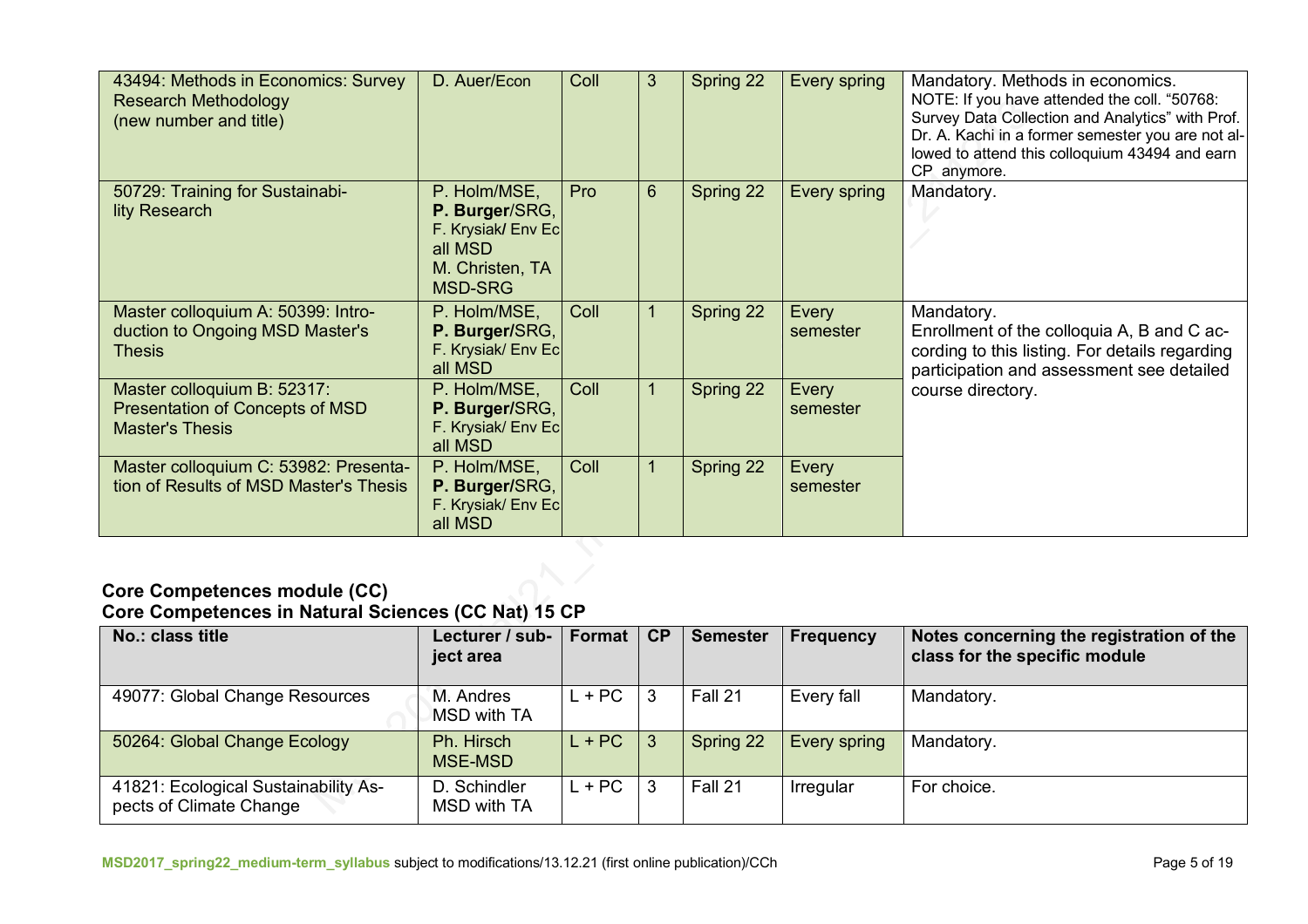| 25635: Environmental Systems:<br>Transformation of Energy Systems                                              | R. Rechsteiner<br>Geosciences                                   | $L + PC$     | 2              | Fall 21   | Every 2nd fall | For choice.                                                                                                                                                 |
|----------------------------------------------------------------------------------------------------------------|-----------------------------------------------------------------|--------------|----------------|-----------|----------------|-------------------------------------------------------------------------------------------------------------------------------------------------------------|
| 62246: Sustainability in Practice                                                                              | P. Holm/MSE,<br>P. Burger/SRG,<br>F. Krysiak/ EnvEco<br>all MSD | $\mathsf{C}$ | $\overline{2}$ | Fall 21   | First time     | The TC MSD strongly recommends to accredit<br>this course for the FASR module. Special en-<br>try requirements & course application.                        |
| 23839: Introduction to Research Pro-<br>jects of Environmental Geosciences and<br>Biogeochemistry (new title!) | Ch. Alewell,<br>M. Lehmann<br><b>Geosciences</b>                | $L + PC$     | 3 <sup>1</sup> | Spring 22 | Every spring   | For choice. Takes place as a bloc course.<br>Former title: Pedosphere and Hydrosphere -<br>Biogeochemistry and Modelling of Element<br>and Sediment Cycling |
| 24172: Marine Biological Considera-<br>tions at the Strait of Gibraltar                                        | P. Holm,<br>K. Bussmann,<br><b>MSD-MSE</b>                      | <b>FT</b>    | $\overline{3}$ | Spring 22 | Every spring   | For choice.<br>Those who have attended the field trip in<br>a former semester and have earned CP<br>cannot register again.                                  |
| 24129: Sustainability in Ecosystem Re-<br>search (field trip)                                                  | Ch. Alewell,<br>A. Lang<br>Geosciences                          | <b>FT</b>    | $\overline{2}$ | Fall 20   | Irregular      | For choice. Field trip takes place as a<br>bloc course according to announcement<br>in the detailed course directory.                                       |
| 12127: Sustainability in Ecosystem (pro-<br>ject)                                                              |                                                                 | P            | 3              | Fall 20   | Irregular      | For choice. Only in combination with<br>24129.                                                                                                              |
| 60310: Introduction to organic farming<br>systems                                                              | P. Mäder et al.<br>Botany with TA                               | $L + PC$     | $\overline{3}$ | Spring 22 | Irregular      | For choice.                                                                                                                                                 |
| 23832: Oceanography: Regional<br>Oceanography and Marine Ecosystems                                            | M. Lehmann<br>Geosciences                                       |              | $\overline{2}$ | Spring 22 | Every spring   | For choice.                                                                                                                                                 |
| 27336: Pflanzenschutz und nachhaltiger<br>Pflanzenbau                                                          | D. Klauser,<br>P. Flury<br>Integr. Biology                      |              | 1              | Spring 22 | Every spring   | For choice.                                                                                                                                                 |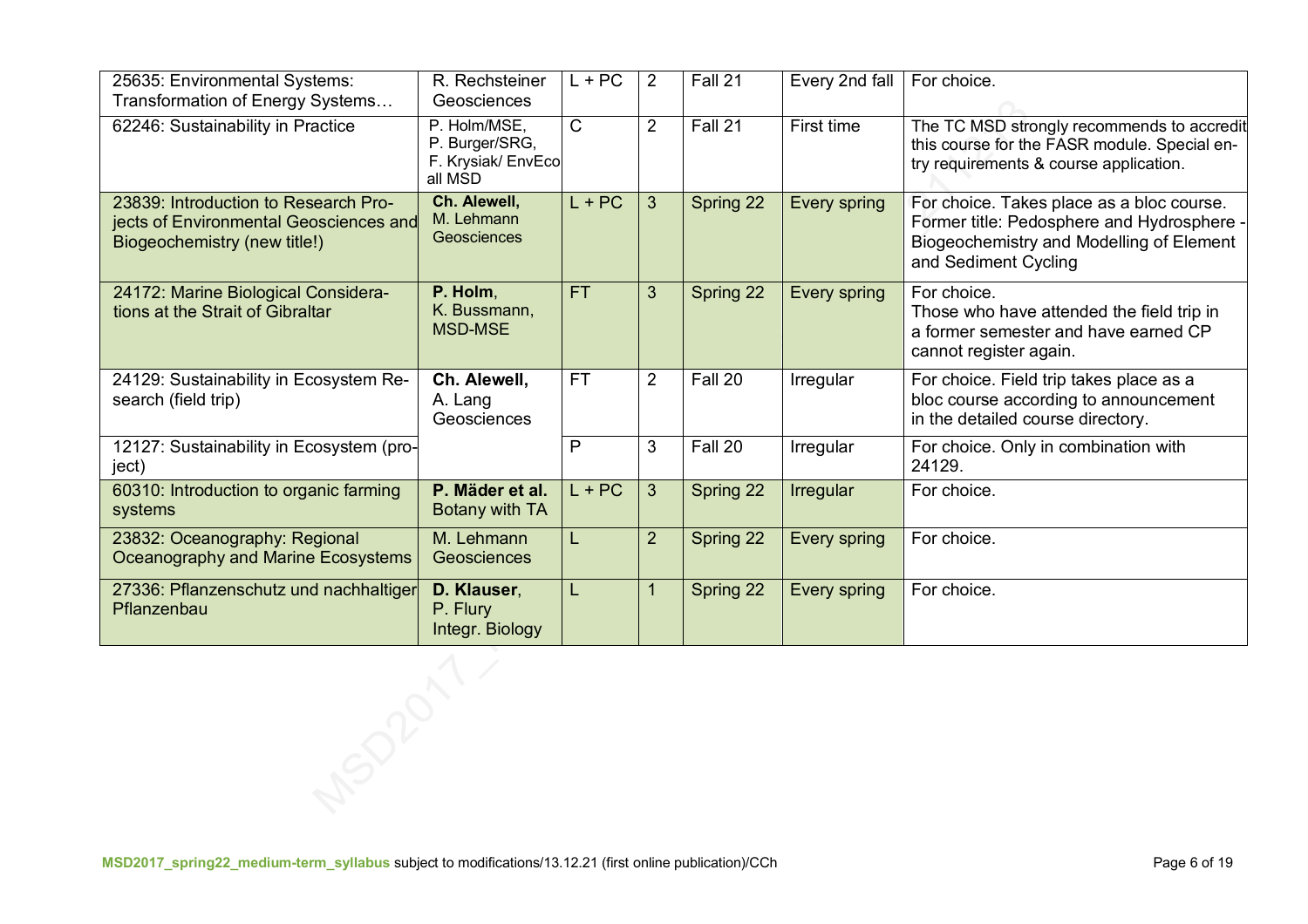# **Core Competences in Social Sciences (CC Soc) 15 CP**

| No.: class title                                                                               | Lecturer / sub-<br>ject area                                   | Format         | CP             | <b>Semester</b> | <b>Frequency</b> | Notes concerning the registration of the<br>class for the specific module                                                              |
|------------------------------------------------------------------------------------------------|----------------------------------------------------------------|----------------|----------------|-----------------|------------------|----------------------------------------------------------------------------------------------------------------------------------------|
| 14253: Environmental Ethics and Inter-<br>generational Justice                                 | <b>B.</b> Schmitz<br><b>MSD with TA</b>                        | S              | 3              | Fall 21         | Every fall       | Mandatory.                                                                                                                             |
| 11513: Sustainability: A New Societal<br>Paradigm?                                             | P. Burger<br><b>MSD-SRG</b>                                    | $L + PC$       | 3 <sup>5</sup> | Spring 22       | Every spring     | Mandatory.                                                                                                                             |
| 15995: Political Ecology and Societal<br>Transformations from Anthropologi-<br>cal Perspective | P. van Eeuwijk<br>MSD with TA-<br>Ethno                        | $\overline{S}$ | 3              | Fall 21         | Every fall       | For choice.                                                                                                                            |
| 41822: Governance of Energy Transition                                                         | A. Sohre<br><b>MSD-SRG</b>                                     | S              | 3              | Fall 21         | Irregular        |                                                                                                                                        |
| 55407: Risk Society, Science and Nature                                                        | R. Emmeneg-<br>ger/MSD-SRG                                     | S              | $\mathbf{3}$   | Fall 21         | Irregular        |                                                                                                                                        |
| 55408: Future Mobilities                                                                       | P. Burger<br>MSD-SRG                                           | S              | 3              | Fall 21         | Irregular        |                                                                                                                                        |
| 62246: Sustainability in Practice                                                              | P. Holm/MSE,<br>P. Burger/SRG,<br>F. Krysiak/EnvEco<br>all MSD | $\overline{C}$ | $\overline{2}$ | Fall 21         | First time       | The TC MSD strongly recommends to ac-<br>credit this course for the FASR module. Spe-<br>cial entry requirements & course application. |
| 62624: The Climate Movement: Actors<br>and Strategies in the Context of Global<br>Governance   | B. Bornemann,<br>Soz.-SRG                                      | $\mathsf S$    | 3              | Fall 21         | Once only        | For choice.                                                                                                                            |
| 17403: Governance, Sustainable Devel-<br>opment and Democracy                                  | R. Emmeneg-<br>ger MSD-SRG                                     | S              | $\mathfrak{S}$ | Spring 22       | Every spring     |                                                                                                                                        |
| 43667: Changing Individual Energy Be-<br>haviour - Approaches and Strategies                   | I. Schubert<br><b>MSD-SRG</b>                                  | S              | $\overline{3}$ | Spring 22       | Every spring     |                                                                                                                                        |
| 23620: Capabilities and Sustainability                                                         | M. Christen<br><b>MSD-SRG</b>                                  | S              | 3              | Spring 19       | Irregular        |                                                                                                                                        |
| 14254: Integrative Methods                                                                     | P. Burger<br><b>MSD-SRG</b>                                    | S              | 3 <sup>5</sup> | Spring 22       | Irregular        |                                                                                                                                        |
| 57243: Quality of Life and Sustainability:<br><b>Theoretical and Empirical Approaches</b>      | P. Burger<br>MSD-SRG                                           | $\overline{S}$ | 3              | Spring 20       | First time       |                                                                                                                                        |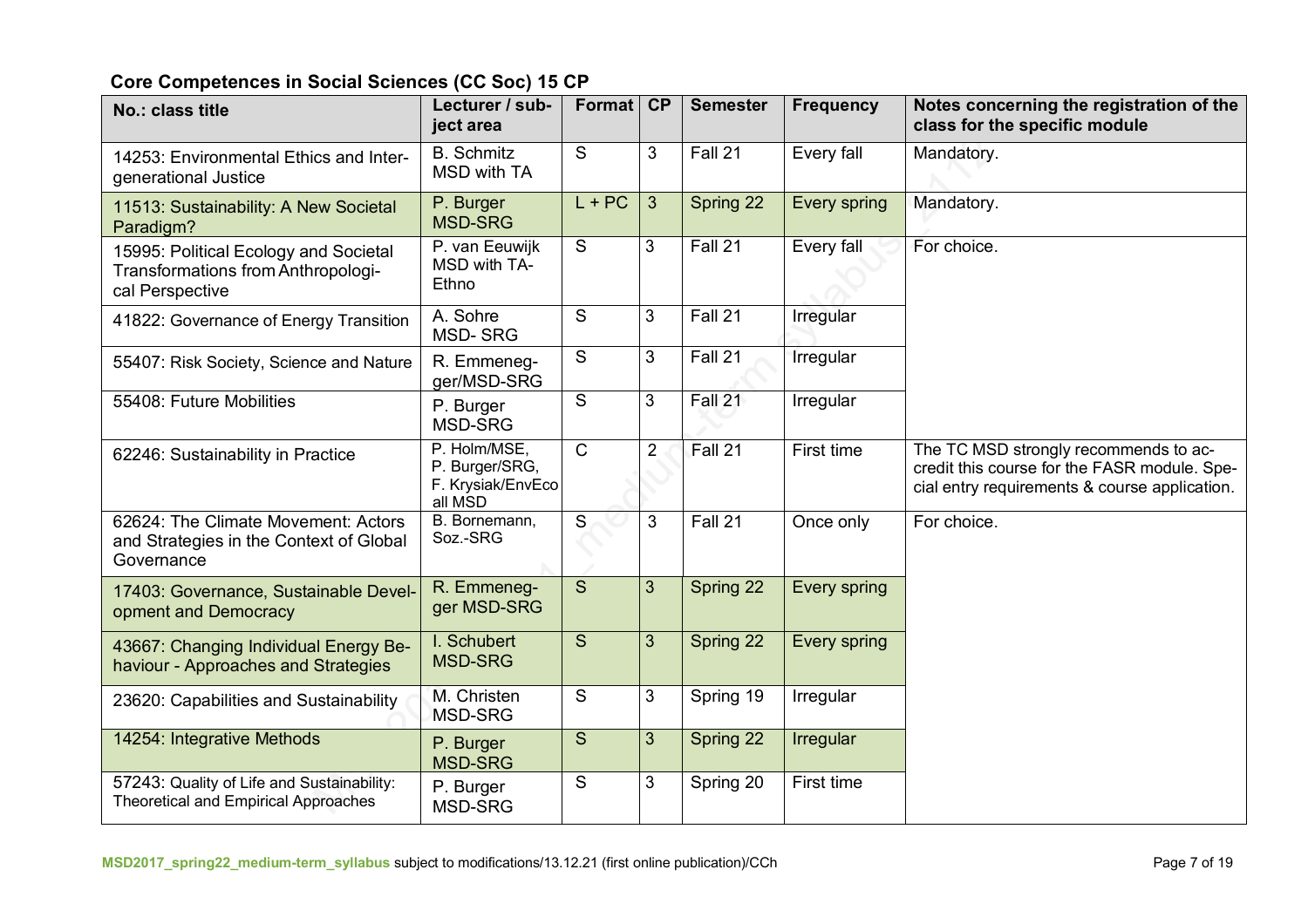## **Core Competences in Economics (CC Econ) 15 CP**

Revised master's degree programs in economics implemented by fall 21. Course offer is modified, more changes in the upcoming semesters. For details see medium-term syllabus of the faculty.

| No.: class title                                                                                                       | Lecturer / sub-<br>ject area                                    | <b>Format</b>  | CP             | <b>Semester</b>                  | <b>Frequency</b>  | Notes concerning the registration of the<br>class for the specific module                                                              |
|------------------------------------------------------------------------------------------------------------------------|-----------------------------------------------------------------|----------------|----------------|----------------------------------|-------------------|----------------------------------------------------------------------------------------------------------------------------------------|
| 14255: Environmental Economics<br>(new title)                                                                          | F. Krysiak<br>MSD-EnvEcon                                       | L              | 3              | Fall 21                          | Every fall        | No mandatory courses for this module.<br>The choice of classes for this module is to                                                   |
| 12036: Econometrics                                                                                                    | K. Schmidheiny<br>Econ                                          | L              | 6              | Fall 21                          | Every fall        | be done out of this list.<br>Please consider the detailed course direc-                                                                |
| 48409: Corporate Responsibility<br>(new title)                                                                         | G. von Schnur-<br>bein/Econ                                     | Coll           | 3              | Fall 21                          | Every fall        | tory for more information regarding partici-<br>pation requirements etc.                                                               |
| 62651: Theory of the Firm (new)                                                                                        | C. Roux/Econ                                                    | L              | 3              | Fall 21                          | Every fall        |                                                                                                                                        |
| 41957: Advanced Econometrics<br>(new title)                                                                            | K. Schmidheiny<br>Econ                                          | L              | 3              | Fall 21                          | Every fall        |                                                                                                                                        |
| 10639: Consumer Behaviour: Theoreti-<br>cal Foundations (new title)                                                    | M. Brendl<br>Econ                                               | Coll           | 3              | Fall 21                          | Every fall        |                                                                                                                                        |
| 34505: Environmental Law and Public<br>Policy. Risk and Regulation: Sustaina-<br>bility in the Food Sector (new title) | J. Wargo<br>Econ                                                | L              | 3              | Summer<br>School:<br>16-26.08.21 | Irregular         |                                                                                                                                        |
| 43030: Public Opinion and Science<br>Communication (new title)                                                         | A. Kachi<br>Econ                                                |                | 3              | Fall 21                          | Every fall        |                                                                                                                                        |
| 62643: Consumer Behavior: Market-<br>place Applications (new)                                                          | J. Laran<br>Econ                                                | $\overline{C}$ | 3              | Fall 21                          | First time        |                                                                                                                                        |
| 62650: Behavioral Science (new)                                                                                        | M. Brendl<br>Econ                                               | L              | 3              | Fall 21                          | First time        |                                                                                                                                        |
| 62705: Microeconomics of Decision<br>Making (new)                                                                      | G. Nöldeke<br>Econ                                              | L              | 3              | Fall 21                          | First time        |                                                                                                                                        |
| 56949: The Economics of Climate<br>Change                                                                              | R. Lordan-Per-<br>ret/Econ                                      | Coll           | 3              | Fall 21                          | <b>Every Fall</b> |                                                                                                                                        |
| 62246: Sustainability in Practice                                                                                      | P. Holm/MSE,<br>P. Burger/SRG,<br>F. Krysiak/ EnvEco<br>all MSD | $\mathsf{C}$   | $\overline{2}$ | Fall 21                          | First time        | The TC MSD strongly recommends to ac-<br>credit this course for the FASR module. Spe-<br>cial entry requirements & course application. |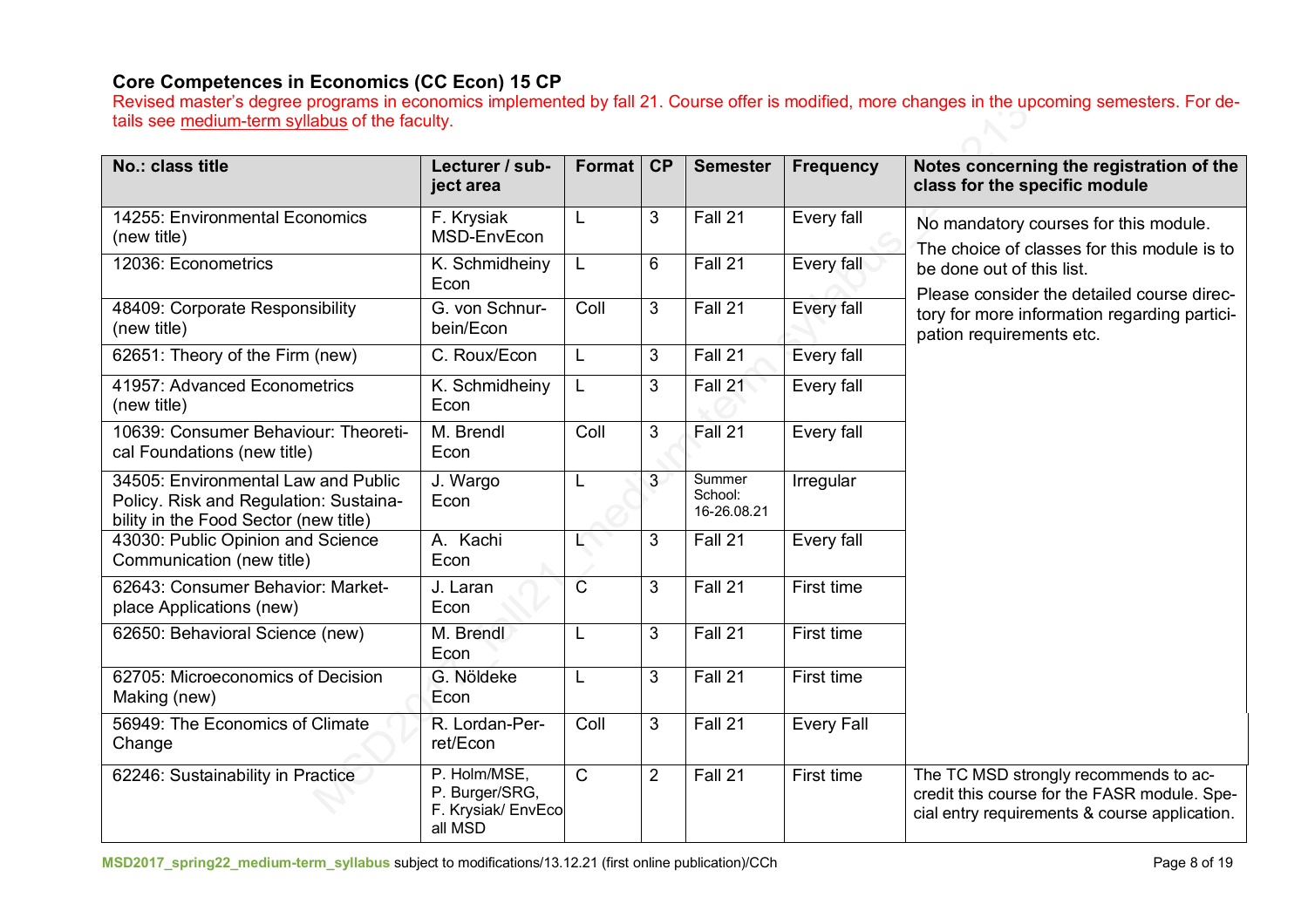| 48407: Experimental Dev. Economics                                 | W. G. Jack<br>Econ                      | L        | 3              | Fall 20   | irregular                       | No mandatory courses for this module.<br>The choice of classes for this module is to<br>be done out of this list. |
|--------------------------------------------------------------------|-----------------------------------------|----------|----------------|-----------|---------------------------------|-------------------------------------------------------------------------------------------------------------------|
| 10625: Advanced International Trade<br>and Business                | R. Weder<br>Econ                        | L        | $6\phantom{1}$ | Spring 22 | Every spring                    | Please consider the detailed course direc-<br>tory for more information regarding partici-                        |
| 17691: International Trade, Resources<br>and the Environment       | M. S. Taylor<br>Econ                    | L        | 3              | Spring 22 | Every spring                    | pation requirements etc.                                                                                          |
| 43498: Psychological Theory in Con-<br>sumer Behavior              | C. M. Brendl<br>Econ                    | Coll     | $6\phantom{a}$ | Spring 22 | Every spring                    |                                                                                                                   |
| 10616: Machine Learning                                            | D. Maringer<br>Econ                     | L        | 3              | Spring 21 | Every spring                    |                                                                                                                   |
| 16036: Microeconometrics and Statisti-<br>cal Learning (new title) | Ch. Kleiber<br>Econ                     | L        | 3              | Spring 22 | Every spring                    |                                                                                                                   |
| 56945: Dynamic Optimization in Envi-<br>ronmental Economics        | P. Dato<br>Econ                         | L        | 3              | Spring 21 | Last time                       |                                                                                                                   |
| 53713: Environmental and Energy Eco-<br>nomics                     | F. Krysiak<br>EnvEcon-MSD               | S        | 6              | Spring 21 | every fall<br>(from fall 22 on) |                                                                                                                   |
| 50877: Economics of Global Health                                  | G. Fink<br>Econ                         | L        | 3              | Spring 22 | Every spring                    |                                                                                                                   |
| 62655: Energy Economics                                            | H. Weigt<br>Econ                        | L        | 3              | Spring 22 | Every spring                    |                                                                                                                   |
| 60335: Introduction to Corporate<br>Responsibility                 | G. von Schnur-<br>bein/Econ             | L.       | $\overline{3}$ | Spring 22 | Every spring                    |                                                                                                                   |
| 40105: Macroeconomics and Finance                                  | H. Zimmermann et al.<br>Econ            | L.       | $6\phantom{1}$ | Spring 22 | Every spring                    |                                                                                                                   |
| 60336: Population and Economic<br>Growth                           | R. Stelter<br>Econ                      | L        | $6\phantom{1}$ | Spring 22 | Every spring                    |                                                                                                                   |
| 63593: Methods in Policy Impact As-<br>sessment                    | R. Delzeit<br>A. Schmidt<br>Geosciences | $L + PC$ | $\mathbf{3}$   | Spring 22 | Every spring                    |                                                                                                                   |
|                                                                    |                                         |          |                |           |                                 |                                                                                                                   |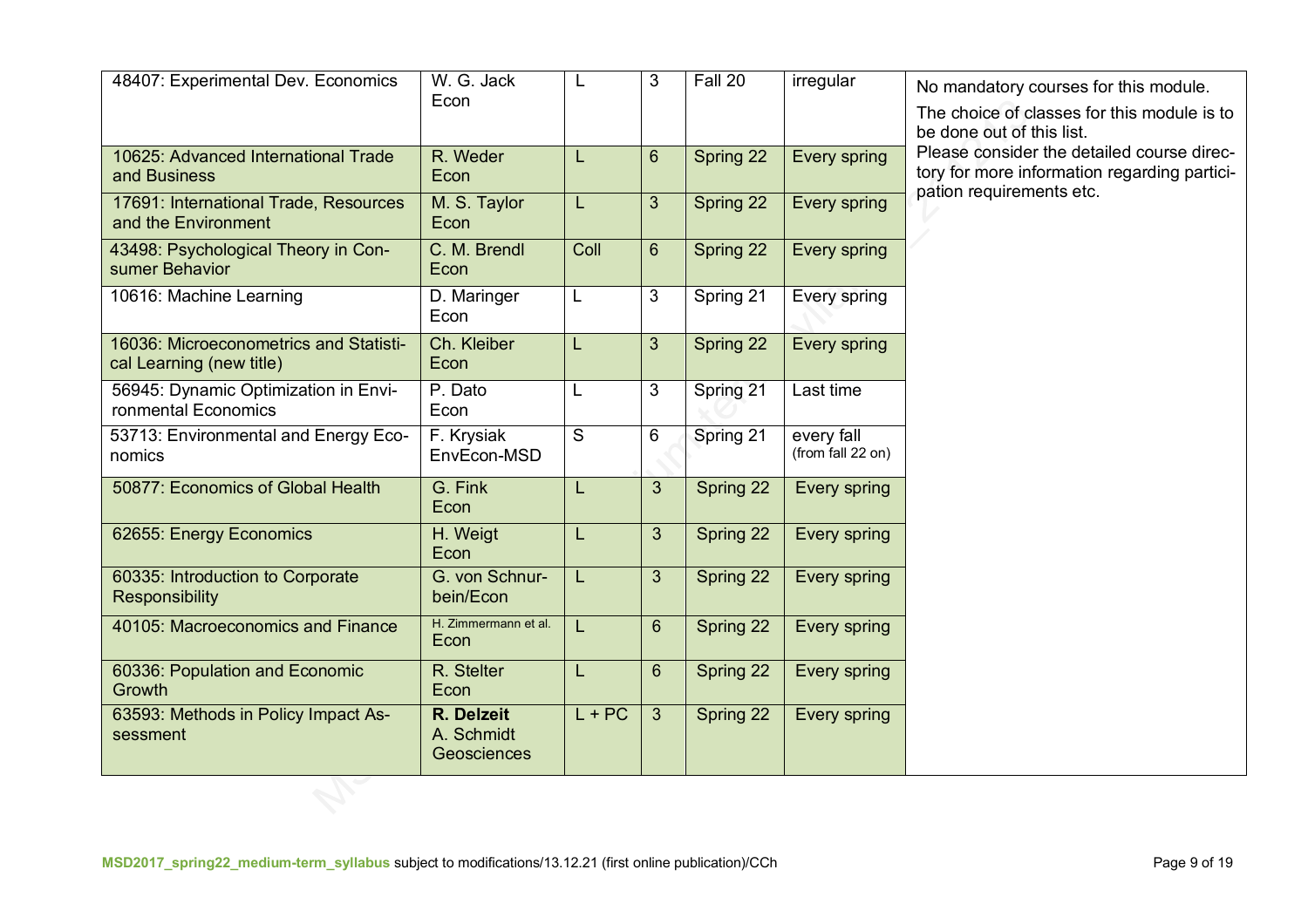# **Preparation Master's Thesis module (PM)**

**Preparation Master's Thesis in Natural Sciences (PM Nat) 15 CP** *The classes of this module are not published in the course directory but must be fixed and confirmed with a learning agreement (use MSD-form for this purpose, available on our website).*

| No.: class title                            | Lecturer / sub-<br>ject area                                    | Format CP     |                                   | <b>Semester</b> | <b>Frequency</b>  | Notes concerning the registration of the<br>class for the specific module                                                                                                                                                                                                                                                                                                           |
|---------------------------------------------|-----------------------------------------------------------------|---------------|-----------------------------------|-----------------|-------------------|-------------------------------------------------------------------------------------------------------------------------------------------------------------------------------------------------------------------------------------------------------------------------------------------------------------------------------------------------------------------------------------|
| 49078: Research Design Master's The-<br>sis | P. Holm/MSE,<br>P. Burger/SRG,<br>F. Krysiak/ Env Ec<br>all MSD | $\mathcal{C}$ | 3 <sup>5</sup>                    | Spring 22       | Every<br>semester | Mandatory.                                                                                                                                                                                                                                                                                                                                                                          |
| 64278: MSD Life Science                     | P. Holm<br>J. Wiegleb<br><b>MSE-MSD</b>                         | Coll          |                                   | Spring 22       | Every<br>semester | Mandatory for all students who write the<br>master's thesis within the focus area of nat-<br>ural science – to be transferred to this mod-<br>ule (published in the Core Competences in<br>Natural Science module).<br>Students who register for this colloquium<br>more than once, may transfer the additional<br>credits to the Focal Areas in Sustainability<br>Research module. |
| Independent Research Work (IRW)             | P. Holm et al.<br><b>MSE-MSD</b>                                |               | $6\phantom{1}$<br><b>or</b><br>11 | On agreement    |                   | Mandatory for all students who write the<br>master's thesis within the focus area of nat-<br>ural science. The performance has to be<br>fixed and confirmed in a learning contract<br>in advance. It either contains 6 CP (if you<br>write an additional seminar paper of 5 CP)<br>or 11 CP (without seminar paper). Use<br>template of LC from MOnA.                               |
| <b>Seminar Paper</b>                        | P. Holm et al.<br><b>MSE-MSD</b>                                |               | 5                                 | On agreement    |                   | Only if students opt for the IRW of 6 CP.<br>The performance has to be fixed and con-<br>firmed in a learning contract in advance.<br>Use template of LC from MOnA.                                                                                                                                                                                                                 |
|                                             |                                                                 |               |                                   |                 |                   |                                                                                                                                                                                                                                                                                                                                                                                     |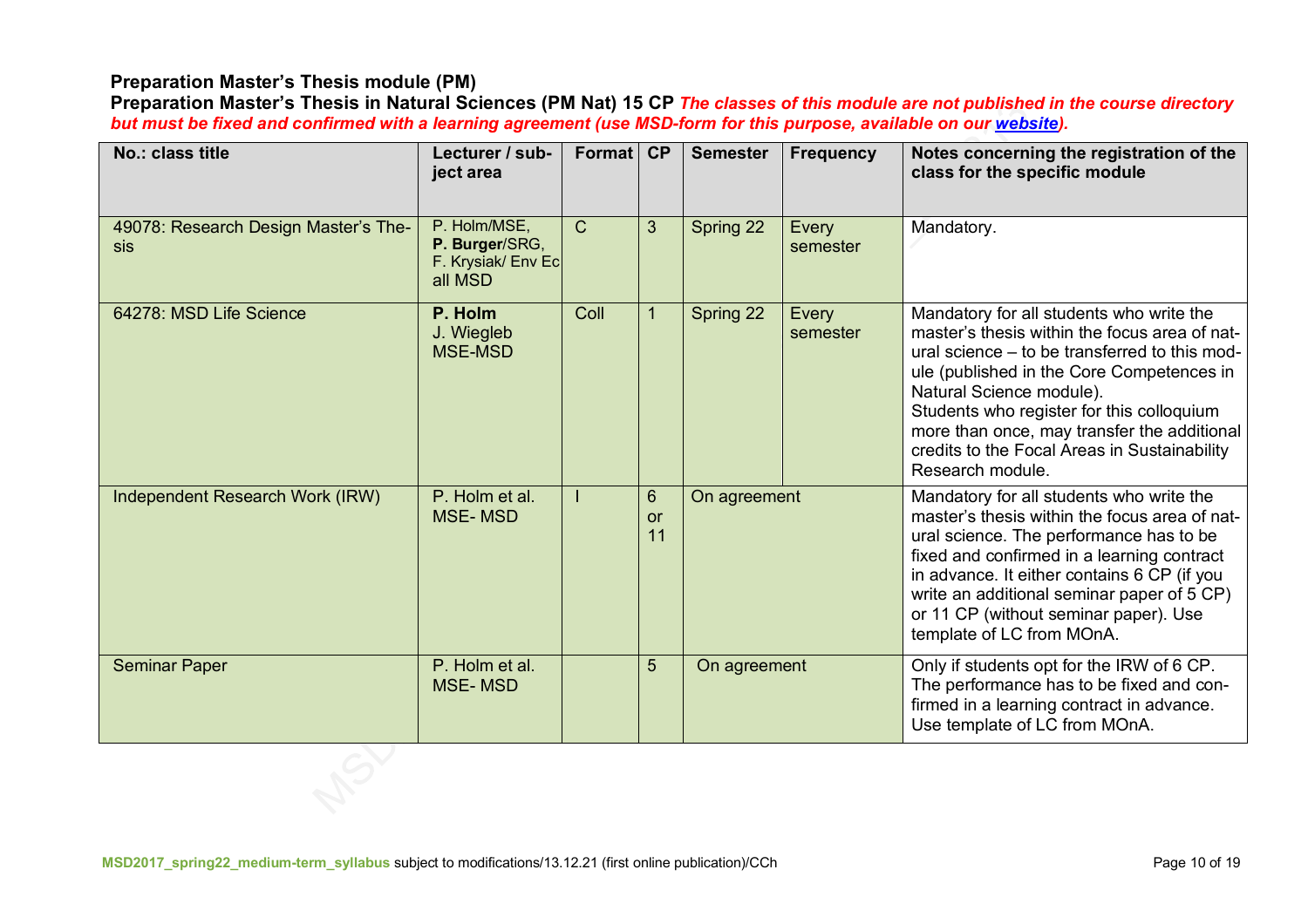## **Preparation Master's Thesis in Social Sciences (PM Soc) 15 CP**

| No.: class title                                                                        | Lecturer / sub-<br>ject area                                    | Format          | CP             | <b>Semester</b> | <b>Frequency</b>  | Notes concerning the registration of the<br>class for the specific module           |
|-----------------------------------------------------------------------------------------|-----------------------------------------------------------------|-----------------|----------------|-----------------|-------------------|-------------------------------------------------------------------------------------|
| 49078: Research Design Master's<br><b>Thesis</b>                                        | P. Holm/MSE,<br>P. Burger/SRG,<br>F. Krysiak/ Env Ec<br>all MSD | $\mathsf{C}$    | 3 <sup>5</sup> | Spring 22       | Every<br>semester | Mandatory.                                                                          |
| 57245: Sustainability Science Research<br>(social dimension)                            | P.Burger<br>R. Emmenegger<br><b>SRG-MSD</b>                     | Coll            | $\mathbf{1}$   | Spring 22       | Every<br>semester | Mandatory.                                                                          |
| 50267: Current Topics in Social<br><b>Science Based on Sustainabil-</b><br>ity Research | A. Sohre<br><b>SRG-MSD</b>                                      | S               | 3              | Spring 22       | Every spring      | Mandatory.                                                                          |
| Methods: 46737: Experimental re-<br>search methods in social sciences                   | I. Schubert<br><b>SRG-MSD</b>                                   | S               | 3              | Spring 22       | Irregular         | For this module students have to attend a<br>method course of min. 3 CP. The choice |
| Methods: 31938: Qualitative Data Anal-<br>ysis in African Studies                       | E. Macamo<br>Afr. Studies                                       | S               | 3              | Fall 21         | Every fall        | is to be done out of this list.                                                     |
| Methods: 33426: Quantitative Data<br><b>Analysis in African Studies</b>                 | E. Macamo<br>Afr. Studies                                       | S               | $\mathfrak{S}$ | Spring 22       | Every<br>spring   |                                                                                     |
| Methods: 48555: Research Methods in<br>Social and Political Science (new title)         | D. Höhmann<br>Politic. Sciences                                 | $S_{\parallel}$ | 3              | Fall 21         | Every fall        |                                                                                     |
| Methods: 49855: Research Methods in<br>Social and Political Science (new title)         | D. Höhmann<br>Politic. Sciences                                 | Tut             | $\overline{2}$ | Fall 21         | Every fall        |                                                                                     |
| <b>Seminar Paper</b>                                                                    |                                                                 |                 | 5              | On agreement    |                   | Mandatory. Details regarding modalities see<br>fact sheet master's graduation.      |
|                                                                                         |                                                                 |                 |                |                 |                   |                                                                                     |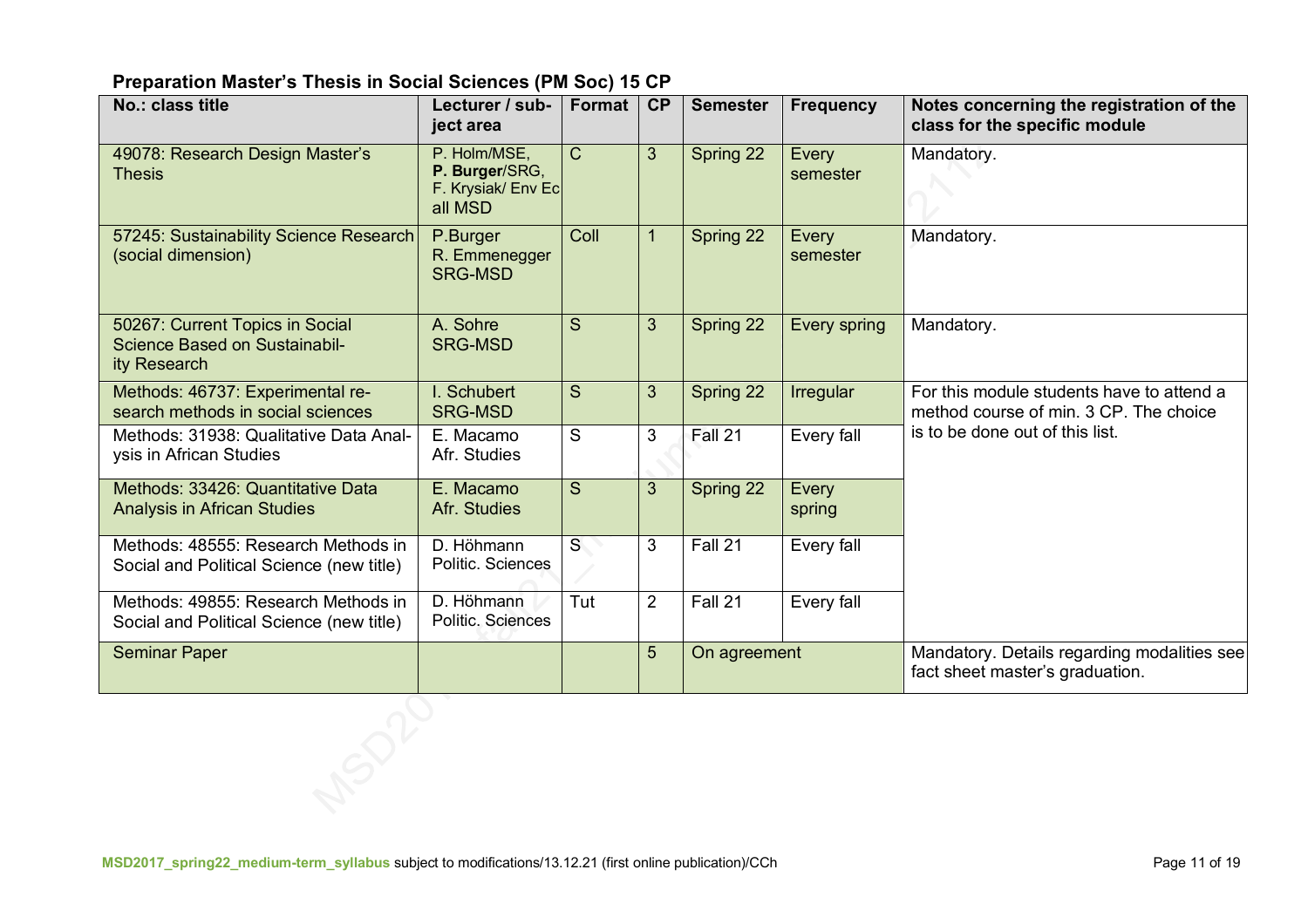## **Preparation Master's Thesis in Economics (PM Econ) 15 CP**

Revised master's degree programs in economics implemented by fall 21. Course offer is modified, more changes in the upcoming semesters. For details see medium-term syllabus of the faculty.

| No.: class title                                                   | Lecturer / sub-<br>ject area                                   | Format        | CP              | <b>Semester</b> | <b>Frequency</b>    | Notes concerning the registration of the<br>class for the specific module                  |
|--------------------------------------------------------------------|----------------------------------------------------------------|---------------|-----------------|-----------------|---------------------|--------------------------------------------------------------------------------------------|
| 49078: Research Design Master's<br><b>Thesis</b>                   | P. Holm/MSE,<br>P. Burger/SRG,<br>F. Krysiak/EnvEco<br>all MSD | $\mathcal{C}$ | 3               | Spring 22       | Every<br>semester   | Mandatory.                                                                                 |
| 14255: Environmental Economics (new<br>title)                      | F. Krysiak<br>EnvEcon-MSD                                      | L             | 3               | Fall 21         | Every fall          | No other mandatory courses for this mod-<br>ule.                                           |
| 12036: Econometrics                                                | K. Schmidheiny<br>Econ                                         | L             | $6\phantom{1}6$ | Fall 21         | Every fall          | The choice of classes for this module is to<br>be done out of this list.                   |
| 29002: Electricity Markets                                         | H. Weigt<br>Econ                                               | L             | 3               | Fall 21         | Every fall          | Please consider the detailed course direc-<br>tory for more information regarding partici- |
| 10637: Internationale Politische<br>Ökonomie (new)                 | <b>B.</b> Hefeker<br>Econ                                      | L             | 3 <sup>°</sup>  | Fall 21         | Every fall          | pation requirements etc.                                                                   |
| 31950: Corporate Governance                                        | <b>A. Kind &amp; M.</b><br>Poltera/Econ                        | L             | 3               | Fall 21         | Every fall          |                                                                                            |
| 17691: International Trade, Resources<br>and the Environment       | M. S. Taylor<br>Econ                                           | L             | 3               | Spring 22       | <b>Every Spring</b> |                                                                                            |
| 47275: Public Economics                                            | <b>B.</b> Hintermann<br>Econ                                   | S             | $6\phantom{1}$  | Spring 22       | <b>Every Spring</b> |                                                                                            |
| 16036: Microeconometrics and Statisti-<br>cal Learning (new title) | Ch. Kleiber<br>Econ                                            | L             | 3               | Spring 22       | Every spring        |                                                                                            |
| 62659: Numerical Methods and Opti-<br>mization                     | H. Weigt<br>Econ                                               | L             | 3               | Spring 22       | Every spring        |                                                                                            |
| 63593: Methods in Policy Impact As-<br>sessment                    | R. Delzeit<br>A. Schmidt<br>Geosciences                        | $L + PC$      | $\overline{3}$  | Spring 22       | Every spring        |                                                                                            |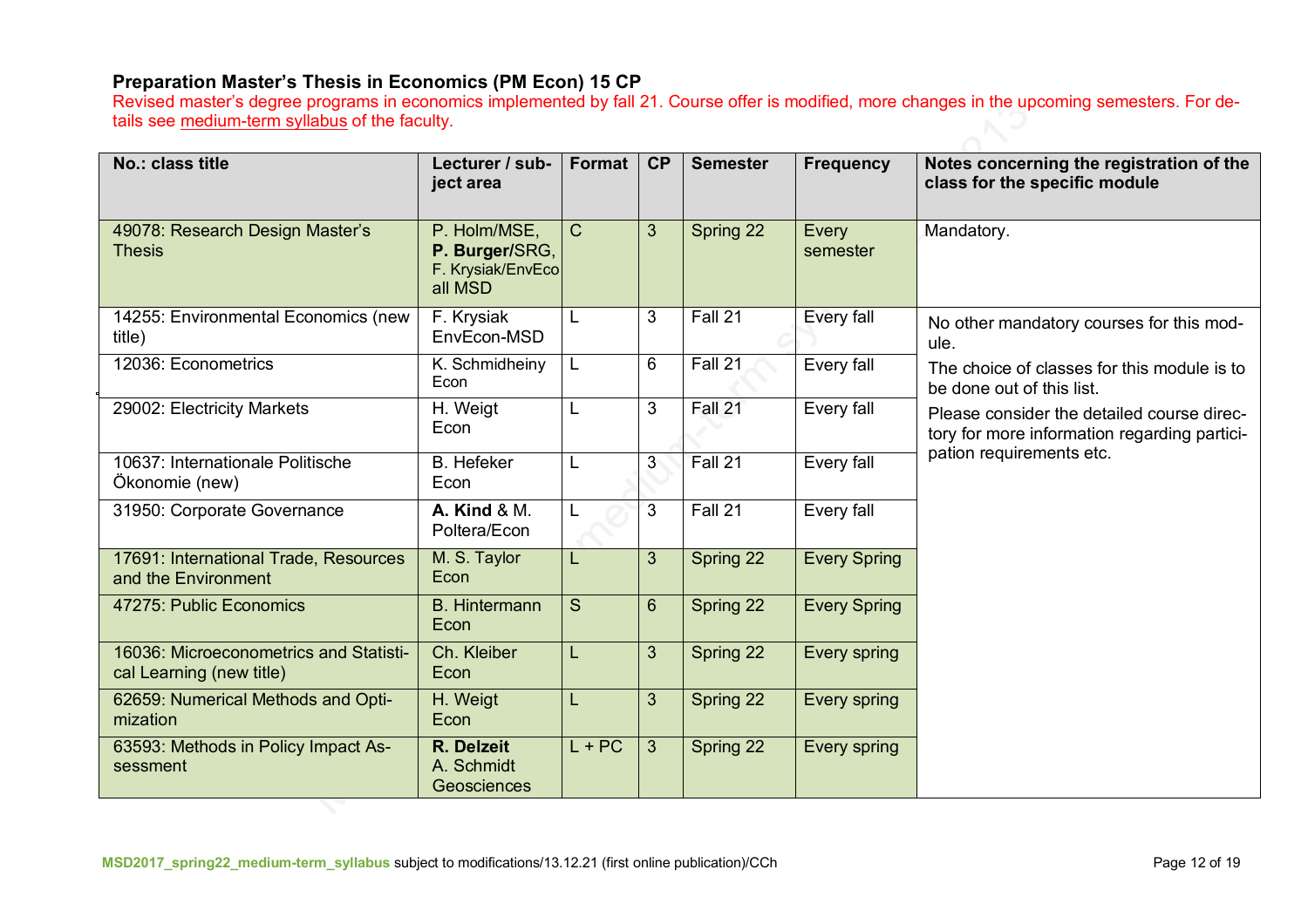#### **Focal Areas in Sustainability Research module (FASR) 12**

#### **List of recommended courses: subject to modifications. For more offers see online detailed course directory**

There is no notification of courses for this module in the detailed course directory (published each semester). The students make their choice by themselves. The list below serves as a suggestion for the "FASR" module and covers one part of possible classes. We also recommend to review the course directories of other master's programs for lectures related to sustainable development (e.g. Changing Societies, Biology, Sociology, Economics, etc).

When choosing other classes, two criteria have tobe considered:

- 1. The class has to be offered on master level module by the program in charge (see details in the course directory).
- 2. The class has to have a clear connection to sustainabledevelopment.

If you come across a course which is not listed and you would like to know whether it will be recognized or not you can send an email to coordinationmsd@unibas.ch. Please list the course with the entire title and add the link to relevant entry of the detailed course directory, otherwise we cannot verify the potential recognition.

**The courses have to be fixed in a learning agreement**. Fact sheet and template are available on the website MSD/see downloads MSD 2017: https://www.msd.unibas.ch/en/services/downloads/msd-2017/

**MAKE SURE** you fulfill the **participation requirements** for the courses of your choice. Also, consider the details in the online course directory regarding **course application** and **enrollment**.

#### **Natural Sciences**

*NOTE: make sure, you fulfill any participation criteria. Especially, if you like to take a class in natural sciences and you have chosen the focus area in* social sciences or in economics, you must have completed the "Complementary Knowledge in Natural Sciences" module (at least 8 out of 12 CP).

| No.: class title               | Lecturer  | Format   | C P | Frequency           | Notes concerning the registration of the class for the<br>specific module                                                                                                                        |
|--------------------------------|-----------|----------|-----|---------------------|--------------------------------------------------------------------------------------------------------------------------------------------------------------------------------------------------|
| 50264: Global Change Ecology   | P. Hirsch | $L + PC$ |     | <b>Every spring</b> | Offered by the MSD.<br>Special course inscriptions and entry requirements.<br>Students with focus area in natural sciences can't trans-<br>fer the credits to the FASR module as these are two a |
| 49077: Global Change Resources | M. Andres | $L + PC$ |     | Every fall          | mandatory classes for them (lectures 50265 & 49077).                                                                                                                                             |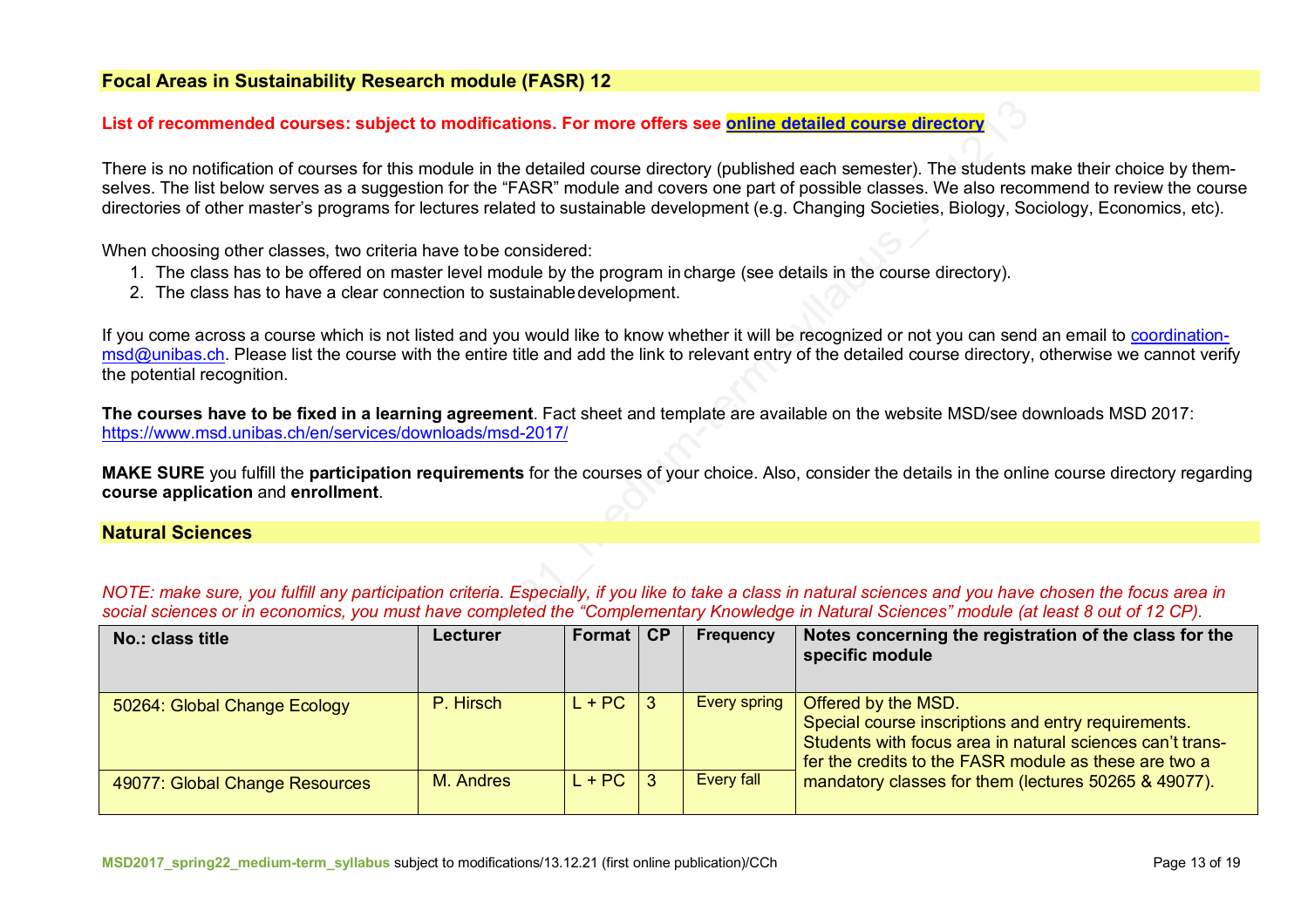| 41828: Perspectives of Natural<br><b>Sciences on Sustainability</b>                                  | P. Holm                 | $L + PC$        | 3              | <b>Every fall</b>      | Offered by the MSD/TQNE: only for students without ac-<br>ademic background in natural sciences and if they don't<br>have to attend it for the "Complementary Knowledge in<br>Natural Science" module. |
|------------------------------------------------------------------------------------------------------|-------------------------|-----------------|----------------|------------------------|--------------------------------------------------------------------------------------------------------------------------------------------------------------------------------------------------------|
| 41821: Ecological Sustainability<br><b>Aspects of Climate Change</b>                                 | D. Schindler            | $L + PC$        | 3              | <b>Every fall</b>      | Offered by the MSD.<br>Special course inscription and entry requirements.                                                                                                                              |
| 41280: Tree and Forest Ecology                                                                       | G. Hoch<br>M. Arend     | L               | $\overline{2}$ | <b>Every fall</b>      |                                                                                                                                                                                                        |
| 23138: Sustainable Plant Systems                                                                     | S. Martinez             | L               | $\overline{2}$ | <b>Every fall</b>      |                                                                                                                                                                                                        |
| 22696: Environmental Systems: Atmo-<br>sphere                                                        | S. Reimann              | L               | 3              | <b>Every fall</b>      |                                                                                                                                                                                                        |
| 11718: Current Ecological and Health<br><b>Issues in Africa</b>                                      | G. Fink,<br>J. Utzinger | S               | $\overline{2}$ | <b>Every fall</b>      |                                                                                                                                                                                                        |
| 34578: Invasionsbiologie                                                                             | $H.-P.$ Rusterholz      | L.              | $\overline{2}$ | <b>Every fall</b>      |                                                                                                                                                                                                        |
| 41280: Tree and Forest Ecology                                                                       | G. Hoch et al.          | L               | $\overline{2}$ | <b>Every fall</b>      |                                                                                                                                                                                                        |
| 12127: Sustainability in Ecosystem<br><b>Research</b>                                                | C. Alewell,<br>A. Lang  | $\overline{P}$  | 3              | <b>Irregular</b>       | Only in combination with 24129.                                                                                                                                                                        |
| 24129: Field trip: Sustainability in<br><b>Ecosystem Research</b>                                    | C. Alewell,<br>A. Lang  | FT.             | $\overline{2}$ | Irregular              |                                                                                                                                                                                                        |
| 15999: Globalization of Water Re-<br><b>sources</b>                                                  | H. Yang                 | $L + PC$        | 3              | Last time<br>fall 20.  | Offered by the MSD.<br>Last time fall 20.                                                                                                                                                              |
| 23837: Soil System Sciences: Carbon<br><b>Dynamics and Global Change</b>                             | J. Leifeld              | $L + PC$        | 3              | Every 3. se-<br>mester |                                                                                                                                                                                                        |
| 39717: Environmental Management:<br><b>Flood Management in Switzerland</b>                           | V. Röthlis-<br>berger   | $\overline{PC}$ | $\overline{2}$ | Irregular              |                                                                                                                                                                                                        |
| 46957: Global Governance to Local Pol-<br>icy: The Climate Change and Biodiver-<br>sity Perspectives | H. Rueff                | $L + PC$        | 3              | Irregular              |                                                                                                                                                                                                        |
| 50260: Ecology and Evolution                                                                         | J. Beck                 | L               | $\mathbf{1}$   | <b>Every spring</b>    | Offered by the MSD.                                                                                                                                                                                    |
| 40076: Technical Basis of Generation,<br>Distribution and Storage of Energy                          | W. Hoffelner            | $L + PC$        | 3              | <b>Every spring</b>    | Students with focus area in social sciences and economics<br>can't transfer the credits to the FASR module as the three                                                                                |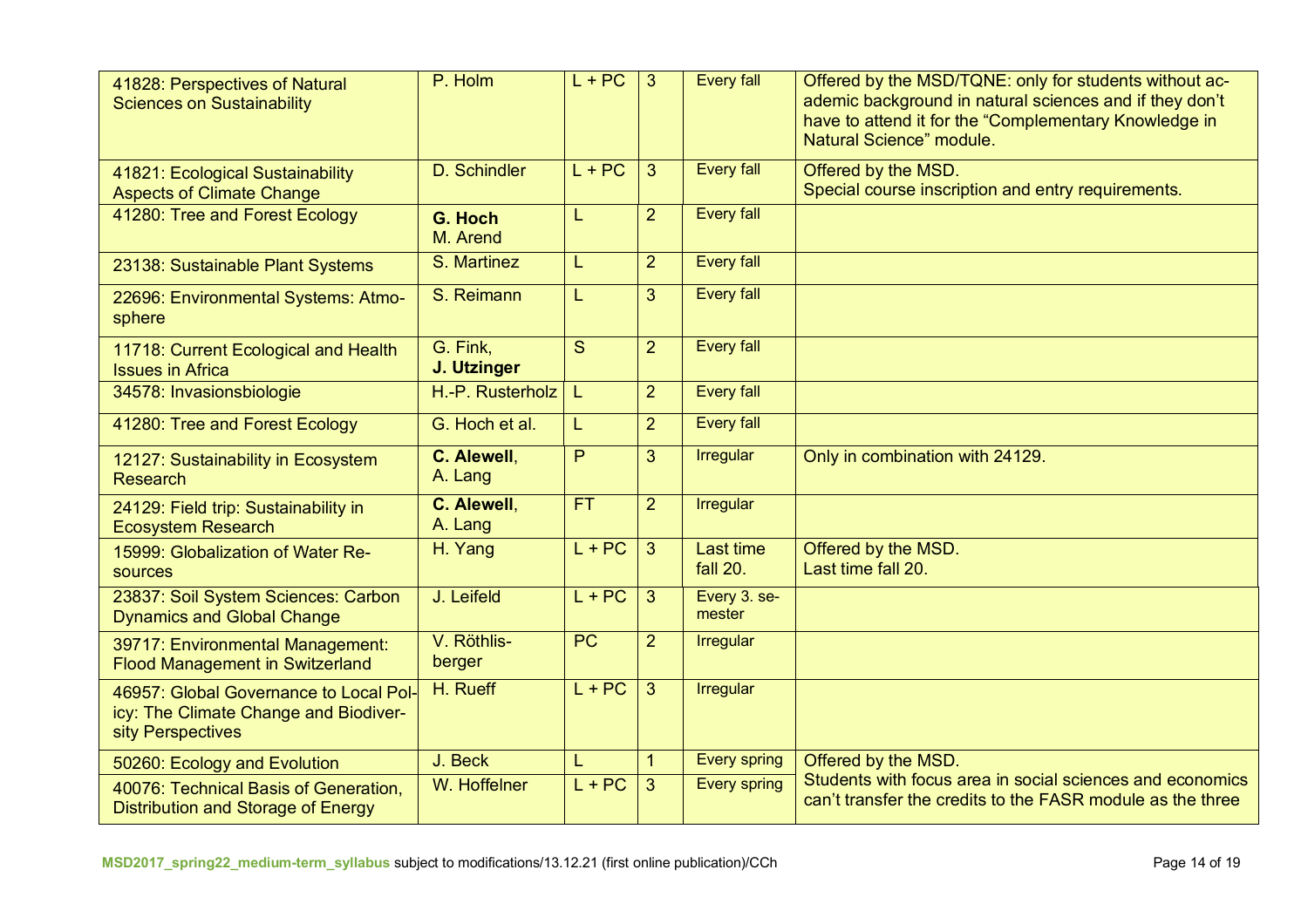| 36792: Terrestrial Ecosystem Ecology<br>and Sustainable Landuse                                                                                    | A. Kahmen                                         |           | $\overline{2}$ | <b>Every spring</b>               | courses are mandatory for the "Complementary Knowledge<br>in Natural Sciences" module.                                                                                                                               |
|----------------------------------------------------------------------------------------------------------------------------------------------------|---------------------------------------------------|-----------|----------------|-----------------------------------|----------------------------------------------------------------------------------------------------------------------------------------------------------------------------------------------------------------------|
| 24172: Aquatic Ecosystems in Practice<br>(Marine or Freshwater) - Functional Ba-<br>sics and Interaction with the Anthropo-<br>sphere (new title). | P. Holm.<br>K. Bussmann,<br>Ph. Hirsch            | <b>FT</b> | 3              | <b>Irregular</b>                  | Offered by the MSD. (Former title: Marine Biological Con-<br>siderations at the Strait of Gibraltar). Those who have par-<br>ticipated on the field trip during a former semester cannot<br>attend it a second time. |
| 23827: Soil System Sciences: Carbon<br><b>Dynamics and Global Change</b>                                                                           | J. Leifeld                                        | $L + PC$  | 3              | Every 3. se-<br>mester            |                                                                                                                                                                                                                      |
| 33587: Praktische Aspekte der Boden-<br>biologie in der Landwirtschaft                                                                             | P. Mäder                                          | $L + PC$  | 3              | Every spring                      |                                                                                                                                                                                                                      |
| 33155: Marine Biogeochemistry and Bi-<br>ology in Elba, Italy                                                                                      | M. Lehmann et al.                                 | FT.       | $\overline{4}$ | Every 2nd<br>spring semes-<br>ter | Special registration procedure; see online course directory                                                                                                                                                          |
| 60310: Introduction to organic farming<br>systems                                                                                                  | P. Mäder et. al<br><b>Botany with TA</b>          | $L + PC$  | $\overline{3}$ | First time in<br>spring 21        | Co-offered by the MSD.                                                                                                                                                                                               |
| 23832: Oceanography: Regional<br>Oceanography and Marine Ecosystems                                                                                | M. Lehmann<br><b>Geosciences</b>                  | $L + PC$  | $\overline{2}$ | <b>Every spring</b>               |                                                                                                                                                                                                                      |
| 27336: Pflanzenschutz und nachhaltiger<br>Pflanzenbau                                                                                              | D. Klauser,<br>P. Flury/Integr.<br><b>Biology</b> | L         |                | <b>Every spring</b>               |                                                                                                                                                                                                                      |
| 20045: Alpine Plant Ecology                                                                                                                        | E. Hiltbrunner et<br>al.                          | <b>FT</b> | 3              | Every spring                      |                                                                                                                                                                                                                      |
| 63591: The Interplay of Agriculture, En-<br>vironmental and Energy Policy                                                                          | <b>R.</b> Delzeit<br>R. Argueyrolles              |           | 3 <sup>5</sup> | <b>Every spring</b>               |                                                                                                                                                                                                                      |
| 14630: Biological and Integrated Pest<br>Management                                                                                                | R. Peveling                                       | $L + PC$  | 2 <sup>1</sup> | <b>Every spring</b>               |                                                                                                                                                                                                                      |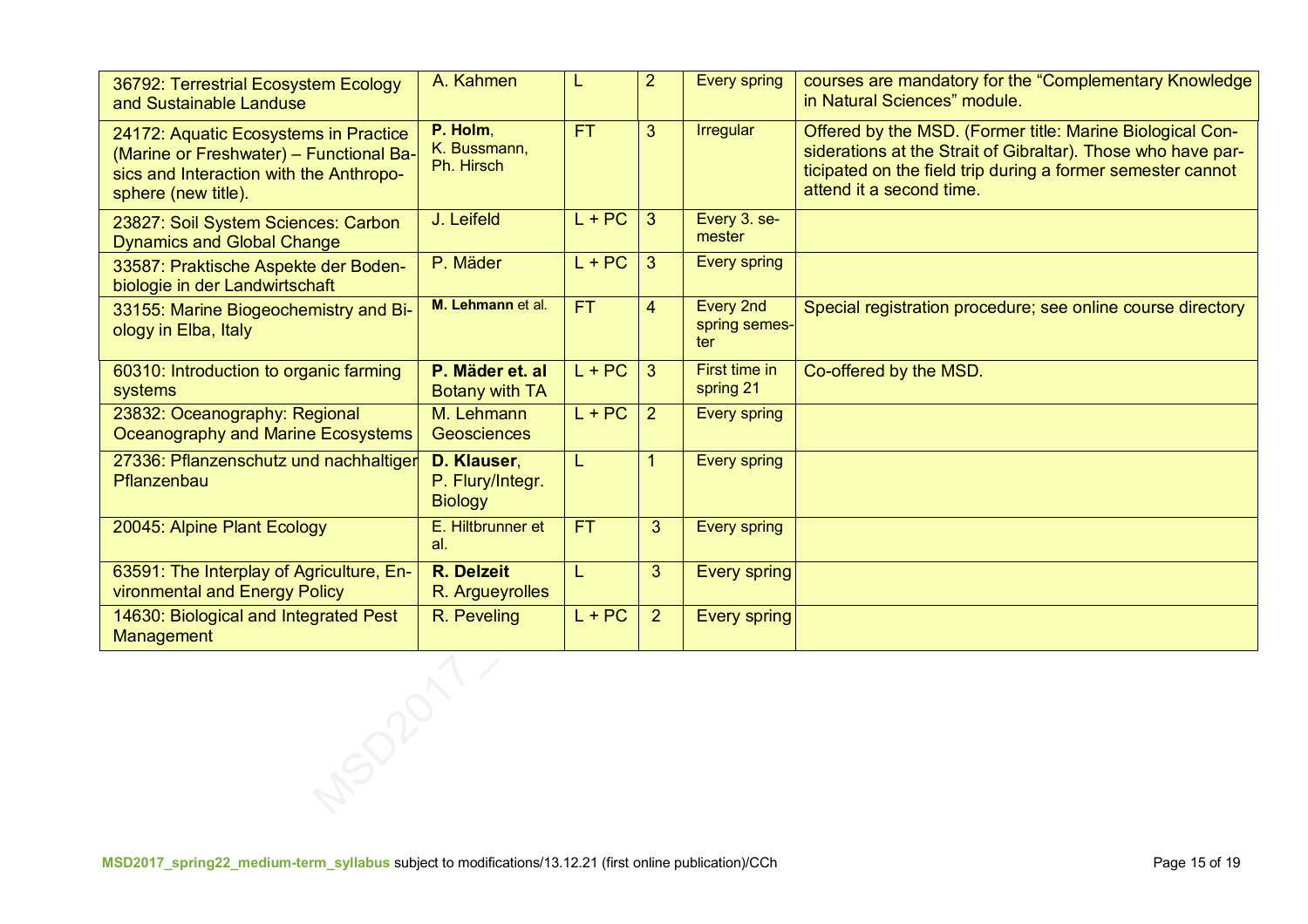## **Social Sciences**

*NOTE: make sure, you fulfill any participation criteria. Especially, if you like to take a class in social sciences and you have chosen the focus area in natural sciences or in economics, you must have completed the "Complementary Knowledge in Social Sciences" module (at least 8 out of 12 CP)*

| No.: class title                                                                                    | Lecturer                   | Format   | CP             | <b>Frequency</b>    | Remarks (for details see online course directory)                                                                                                                                                     |
|-----------------------------------------------------------------------------------------------------|----------------------------|----------|----------------|---------------------|-------------------------------------------------------------------------------------------------------------------------------------------------------------------------------------------------------|
| 41829: Perspectives of Social Sciences<br>on Sustainability                                         | R. Emmeneg-<br>ger         | $L + PC$ | $\mathbf{3}$   | <b>Every fall</b>   | Offered by the MSD/TQNE: only for students without aca-<br>demic background in social sciences and if they don't have<br>to attend it for the "Complementary Knowledge in Natural<br>Science" module. |
| 15995: Political Ecology and Societal<br><b>Transformations from Anthropological</b><br>Perspective | P. Van Eeuwijk             | S        | 3              | <b>Every fall</b>   | The below listed courses are ffered by the MSD.<br>Special course inscriptions and entry requirements.                                                                                                |
| 33457: Water Supply & Sanitation in<br>Subsaharian Africa: The Example of<br><b>Sambia</b>          | P. Burger                  | S        | 3              | <b>Irregular</b>    |                                                                                                                                                                                                       |
| 41822: Governance of Energy<br><b>Transitions</b>                                                   | A. Sohre                   | S        | 3              | Irregular           |                                                                                                                                                                                                       |
| 55407: Risk Society, Science and Na-<br>ture                                                        | R. Emmeneg-<br>ger         | S        | 3              | <b>Irregular</b>    |                                                                                                                                                                                                       |
| 55408: Future Mobilities                                                                            | P. Burger                  | S        | 3              | Irregular           |                                                                                                                                                                                                       |
| 23620: Capabilities and Sustainability                                                              | M. Christen                | S        | 3 <sup>2</sup> | Irregular           |                                                                                                                                                                                                       |
| 14254: Integrative Methods                                                                          | P. Burger                  | S.       | $\overline{3}$ | <b>Irregular</b>    |                                                                                                                                                                                                       |
| 57243: Quality of Life and Sustainabil-<br>ity: Theoretical and Empirical Ap-<br>proaches           | P. Burger                  | S        | $\overline{3}$ | <b>Irregular</b>    |                                                                                                                                                                                                       |
| 43667: Changing Individual Energy Be-<br>haviour - Approaches and Strategies                        | I. Schubert                | S        | 3              | <b>Every spring</b> |                                                                                                                                                                                                       |
| 17403: Governance, Sustainable<br><b>Development and Democracy</b>                                  | R. Emmeneg-<br>ger MSD-SRG | S        | 3              | Every spring        | Offered by the MSD. Special course inscription.<br>Students with focus area in natural sciences and economics<br>can't transfer the credits to the FASR module.                                       |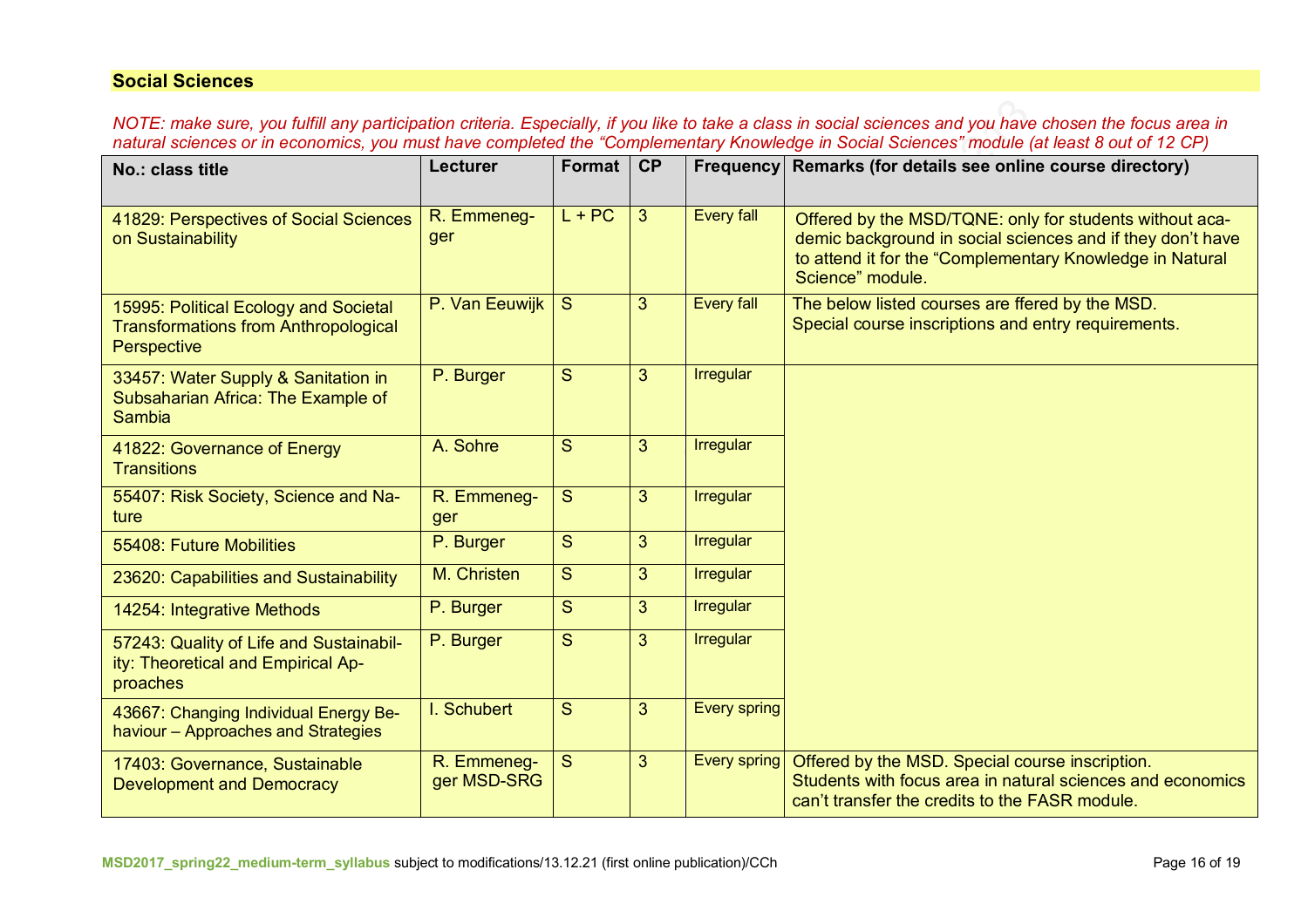| 50267: Current Topics in Social Sci-<br>ence Based Sustainability Research                    | A. Sohre                        | S  | 3              | Every spring     | Offered by the MSD. Special course inscription.<br>Students with focus area in social sciences can't transfer<br>the credits to the FASR module. |
|-----------------------------------------------------------------------------------------------|---------------------------------|----|----------------|------------------|--------------------------------------------------------------------------------------------------------------------------------------------------|
| 62602: Basel Sustainability Forum - Be-<br>yond the SDGs (Sustainable Develop-<br>ment Goals) | M. Bergman et<br>al.            |    | $\overline{2}$ | Fall 21          | M. Bergman offers similar classes almost every semester.                                                                                         |
| 58578: The Political Consequences of<br>Economic Inequality (new title)                       | D. Traber                       | S. | 3              | <b>Irregular</b> |                                                                                                                                                  |
| 53524 Vorlesung: Climate Change and<br><b>Religion</b>                                        | J. Köhrsen                      | S. | 3              | <b>Irregular</b> |                                                                                                                                                  |
| 55009: A Critical Reflection of Corrup-<br>tion and Sustainable Development                   | L. Koechlin                     | S. | 3              | Once only        | Fall 19                                                                                                                                          |
| 62624: The Climate Movement: Actors<br>and Strategies in the Context of Global<br>Governance  | <b>B.</b> Bornemann<br>Soz.-SRG | S  | 3              | Once only        | Fall 21                                                                                                                                          |
|                                                                                               |                                 |    |                |                  |                                                                                                                                                  |

Meeting-ID: 983 1259 2264 Economics: Revised master's degree programs in economics implemented by fall 21. Course offer is modified, more changes in the upcoming semesters. For details see <u>medium-term syllabus</u> of the faculty.

NOTE: make sure, you fulfill any participation criteria. Especially, if you like to take a class in economics and you have chosen the focus area in natural sciences or in social sciences, then you must have completed the "Complementary Knowledge in Economics" module (at least 8 out of 12 CP).

| No.: class title                                                                                                       | <b>Lecturer</b>                  | Format | CP | <b>Frequency</b>  | Remarks (for details see online course directory)                                             |
|------------------------------------------------------------------------------------------------------------------------|----------------------------------|--------|----|-------------------|-----------------------------------------------------------------------------------------------|
| <b>14255: Environmental Economics</b><br>(new title)                                                                   | F. Krysiak                       |        | 3  | <b>Every fall</b> |                                                                                               |
| 43030: Public Opinion and Science<br>(new title)                                                                       | A. Kachi                         |        | 3  | <b>Every fall</b> |                                                                                               |
| 29002: Electricity Markets (new title)                                                                                 | H. Weigt                         |        | 3  | Every fall        |                                                                                               |
| 31954: International Economics                                                                                         | T. Erhardt,<br><b>C. Hefeker</b> | S      | 6  | <b>Every fall</b> |                                                                                               |
| 34505: Environmental Law and Public<br>Policy. Risk and Regulation: Sustaina-<br>bility in the Food Sector (new title) | J. Wargo/Econ                    |        | 3  | <b>August 21</b>  | Summer school: 16.-26.08.21: Special course application.<br>For details see course directory. |
| 10639: Consumer Behaviour: Theo-<br>retical Foundations (new title)                                                    | M. Brendl/Econ                   | Coll   | 3  | <b>Every fall</b> |                                                                                               |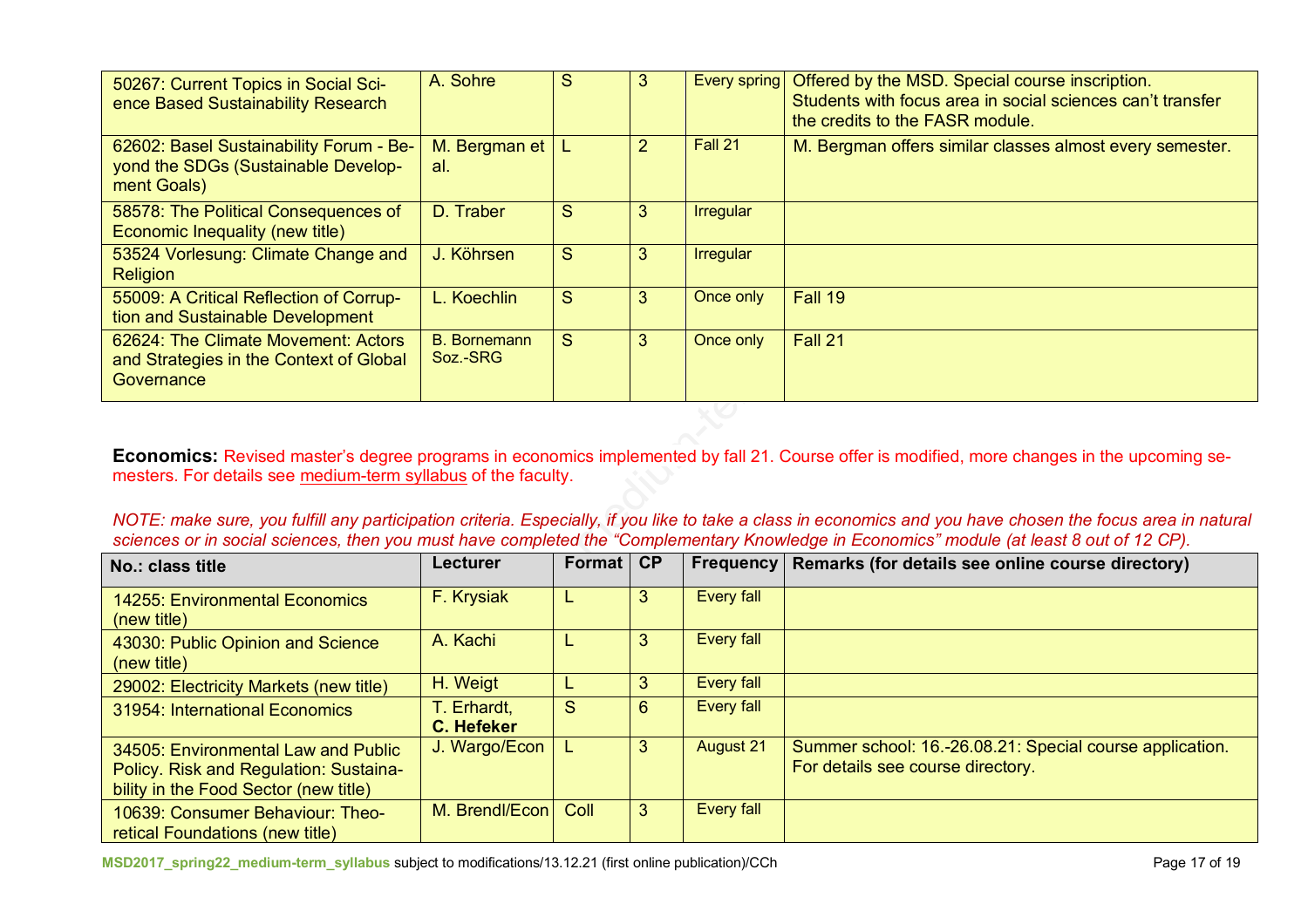| 56949: The Economics of Climate<br>Change                      | R. Lordan-Per-<br>ret/Econ | Coll         | 3  | <b>Every fall</b>                         |                                                                                                                                     |
|----------------------------------------------------------------|----------------------------|--------------|----|-------------------------------------------|-------------------------------------------------------------------------------------------------------------------------------------|
| 48407: Experimental Dev. Economics                             | W. G. Jack                 |              | 3  | <b>Irregular</b>                          |                                                                                                                                     |
| 17691: International Trade, Re-<br>sources and the Environment | M. Scott Taylor            |              | 3  | <b>Every spring</b>                       |                                                                                                                                     |
| 43700: Perspectives of Economics on<br>Sustainability          | V. Calenbuhr               | $L + PC$     | -3 | Every spring                              | Offered by the MSD/TQNE: only for students without aca-<br>demic background in economics.                                           |
| 50877: Economics of Global Health                              | G. Fink                    |              | 3  | <b>Every spring</b>                       |                                                                                                                                     |
| 53713: Environmental and Energy<br><b>Economics</b>            | F. Krysiak                 | S            | 6  | <b>Every fall</b><br>(from fall 22<br>on) | NOTE: Special participation requirements and application<br>process according to information in the detailed course direc-<br>tory. |
| 33095: Ökonomie von Wassermärkten                              | H. Weigt                   | $\mathsf{C}$ | 3  |                                           | Every spring Last time in spring 21.                                                                                                |
| 60335: Einführung Corporate Respon-<br>sability                | G. von Schnur-<br>bein     |              | 3  | Every spring                              |                                                                                                                                     |

# **Other Faculties/interdisciplinary courses**

## *NOTE: make sure, you fulfill any participation criteria. For details see detailed course directory.*

| No.: class title                                                        | <b>Lecturer</b>                                                    | Format       | CP             | <b>Frequency</b>                | Remarks (for details see online course directory)                                  |
|-------------------------------------------------------------------------|--------------------------------------------------------------------|--------------|----------------|---------------------------------|------------------------------------------------------------------------------------|
| 43701: Interdisciplinary Approach to<br>Sustainability                  | J. Godemann                                                        | S            | 3              | Every<br>spring                 | Offered by TQNE/MSD. Special course application.                                   |
| 48607: Public Health in light of the Sus-<br>tainable Development Goals | N. Künzi                                                           | $L + PC$     |                | Every fall                      |                                                                                    |
| 36844: Sustainability and Health<br>Governance                          | C. Baez-Ca-<br>margo,<br>K. Nadakavuka-<br>ren Schefer             |              | $6\phantom{1}$ | Every<br>spring                 |                                                                                    |
| 62246: Sustainability in Practice                                       | P. Holm/MSE,<br>P. Burger/SRG,<br>F. Krysiak/Env<br>Econ - all MSD | $\mathsf{C}$ | $\overline{2}$ | <b>First time</b><br>in fall 21 | Offered by TQNE/MSD. Special participation requirements<br>and course application. |